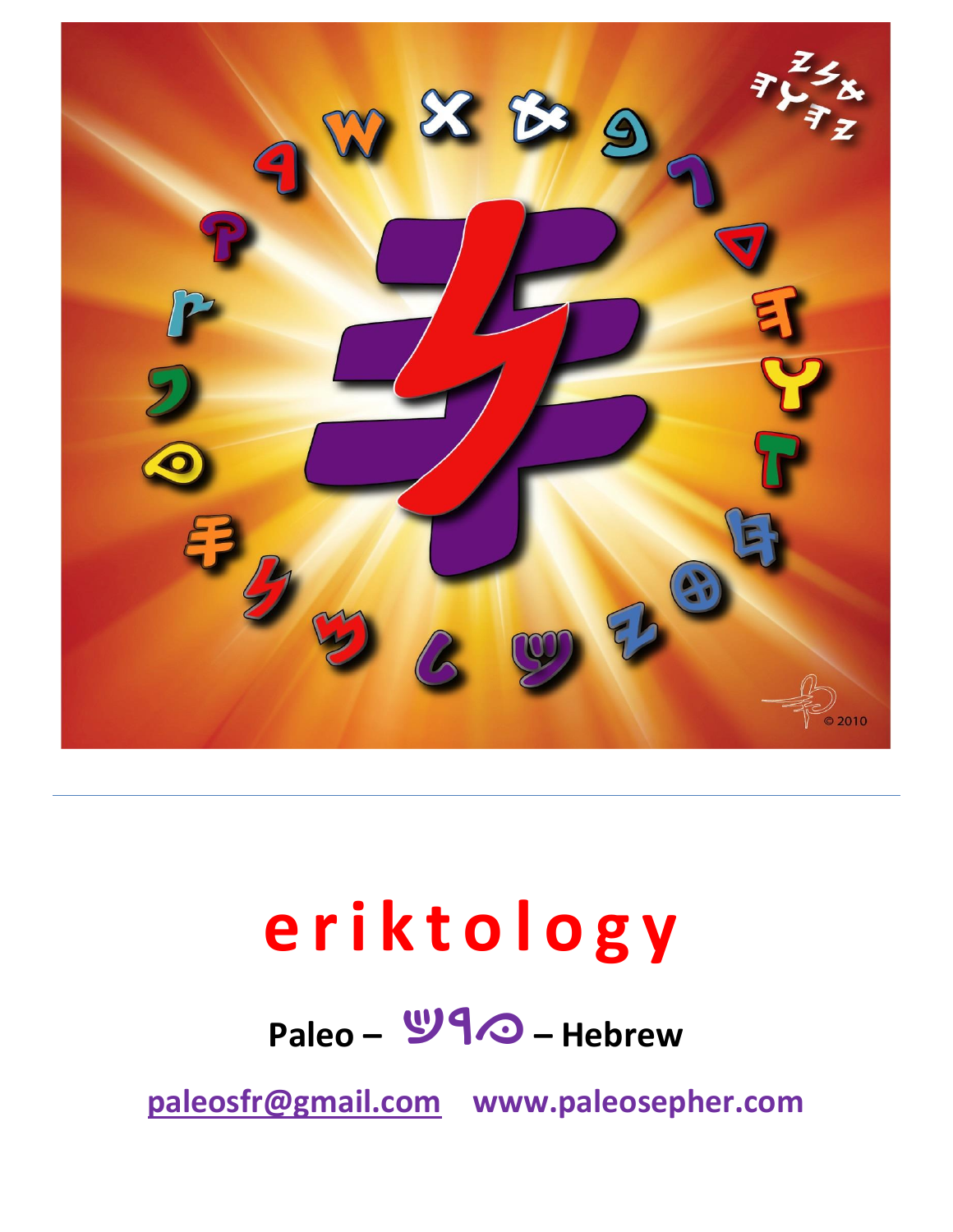### *c r q x p u s n m l k y f j z w h d g b*



#### eriktology

the MEANING of the LETTERS

of the HEBREW ALEF- BEIT

#### RENDERED in the PALEO HEBREW

#### **ORTHOGRAPHY**

#### KEYED to the MISHKAN PATTERN (Tabernacle)

Encoded "Until the Time" ... "AYIN-DALET / AYIN-TAV" **X**O\**V**O

#### SEPHER Daniel 12: 4

Deciphering the mysterious "Catch-22" here in 2012 CE

At the end of the "2730 Year Curse"

Imposed upon the "TzADI-PEI-NOON" (TzEPHAN)  $\frac{1}{2}$  Kingdom of the TEN TRIBES of YSRAL... Commenced in 721 BCE, and

Completing the full sentence of Seven times 390 Years as of 2010 CE (reference Leviticus 26 and Ezekiel 4 ... Jeremiah 3 and Ezekiel 36)

TzADI-PEI-NOON  $\overline{2J}^{\prime\prime}$  means "Northern" or "Hidden" or "Treasured".

It means to decode or decipher that which has been concealed as valuable.

"ERIKTOLOGY" Is a play on words and as such, typifies the nature of this study of PALEO HEBREW.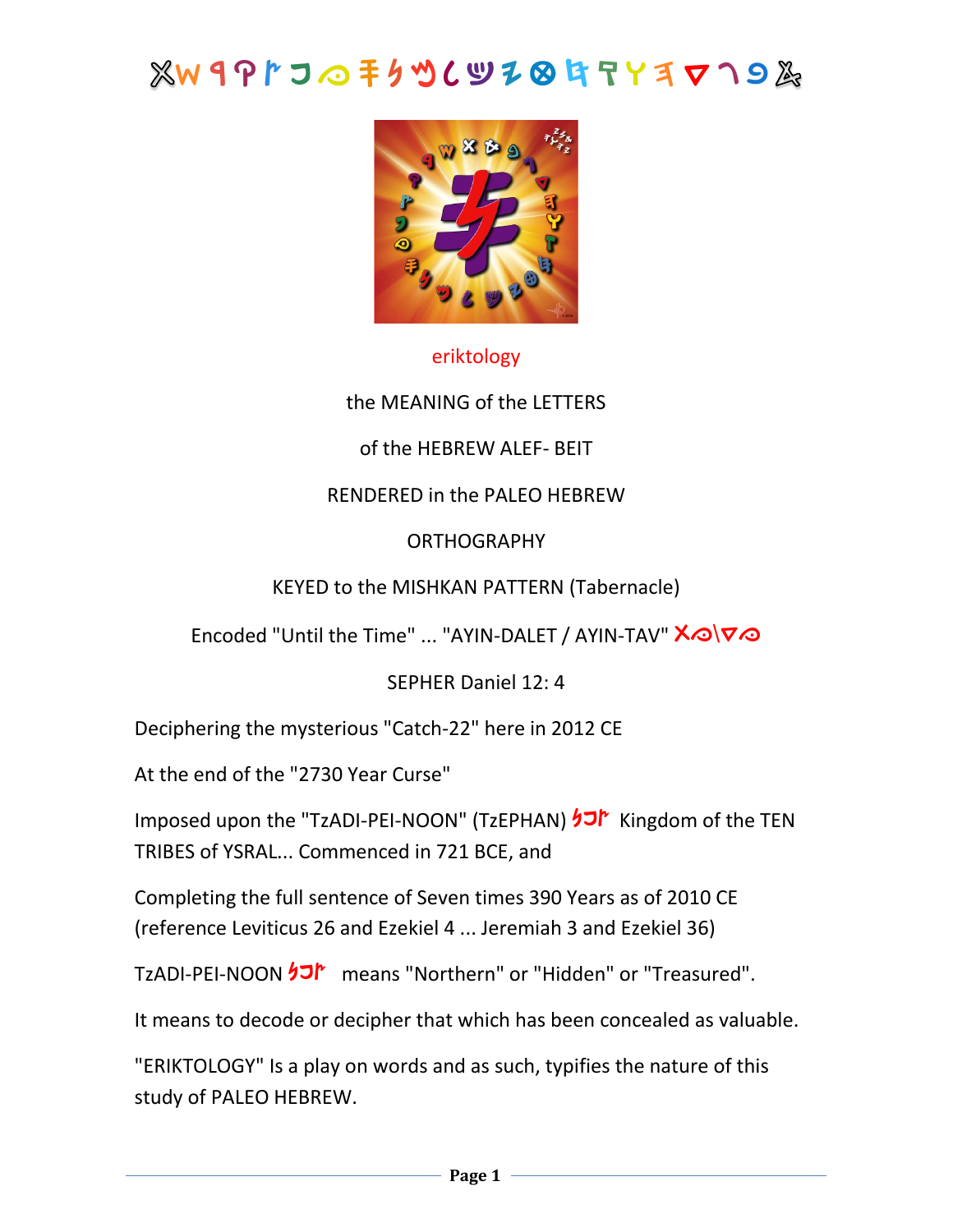1) In English, Eric Bissell is the Investigator of this Orthography and Scientific Study of the Philosophical Essence of each Letter in it's Ancient Form of Font... specifically as keyed to the pattern mutually referenced by the Seven Days of Creation of Genesis 1, The Seven MOEDIM of Leviticus 23, and the MISHKAN –

Tabernacle of Exodus 25.

2) The Word spelled "ERIK" is a transcription of the phonetic sound of Five different Hebrew words, all of which are pertinent.

3) The primary word AYIN-RESH-KAF **99**<sup>2</sup> is the English letter equivalent of ORK, sounds like "ERIK", but is pronounced as GH-R-K.

AYIN-RESH-KAF **99** means "set in order, arrange, edited, prepared, assess, estimate, to value, compared, appreciated, organize, and attach importance to"

It is to put in such a format as to enable the giving of regard to the Archaic.

ALEF-RESH-KAF **WIX** means long and drawn out, enduring, old fashioned, chief, primitive, original, first principle, dominion, beginning. It is where English gets these words : Archive, Architect, Archaeology, Archetype

ALEF-RESH-CxET **49X** is travel, journey, way-of-life, accommodations on the way, the manner of... ALEF-RESH-QOOF **PIX** is grounded to the earth, Arctic of the North... ("North" is also TzADI-PEI-NOON  $\overline{20}^{\mu}$  which is also "Coded")

AYIN -RESH-QOOF **PIO** to flee or escape (as has the "truth" these any years).

AYIN-RESH **9**<sup>2</sup> is to lay bare, uncover... To Discover...

RESH-KAF <sup>91</sup> is softness, tenderness, a delicacy... thin, fragile, gentle, timid.

"OLOGY" is a branch of the Scientific Study of Knowledge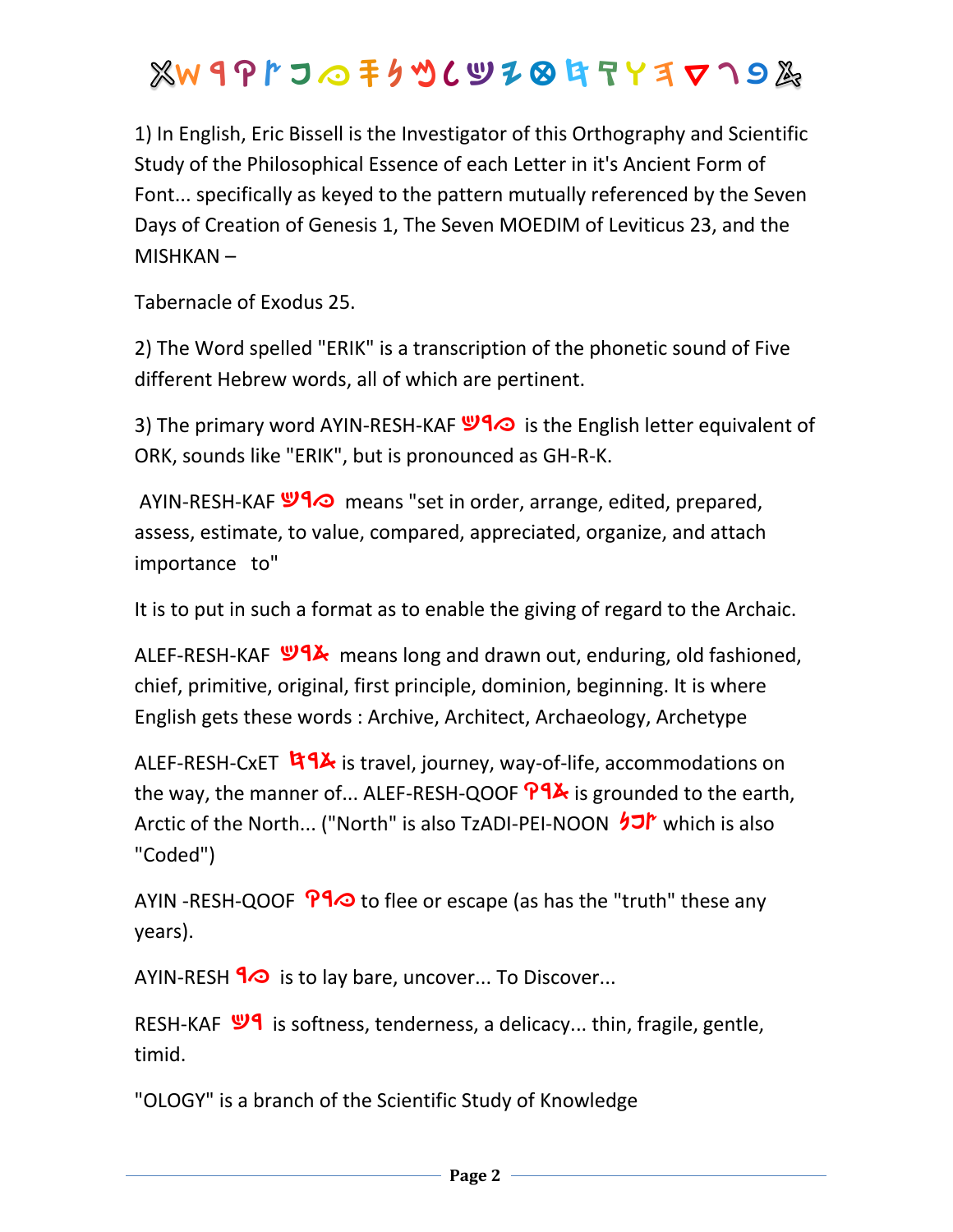# $x^2 + y^2 + 2$  *a k y x b t y x y x y x y x y x y x y x y x y x y x y x y x y x y x y x y x y x y x y x y x y x y x y x*

Put all that together, and you get that "ERIKTOLOGY" is:

Organizing the original language of the Earth in such a way as to be able to see that it is not of Human Origin, but is a communication dispatched from the Creator of the Heavens and the Earth, which He encrypted before the creation event. This study is the uncovering, the discovery, the emancipation of WORDS which the ALMIGHTY Himself sequestered with a SEAL which would keep the value obscured and unrecognized until He determined to open their regard to full appreciation: an exquisite, delectable Treasure... Which is... The HEBREW ALEF-BEIT...

Orchestrating the plan for mapping Creation's narrative, this Chronological Sequence of events is the Original "To Do List". The first Idea.

Perceiving the ALEF-BEIT is the ultimate Archeological Find.

The OLDEST, MOST ANCIENT ARTIFACT IN THE UNIVERSE.

Constructed at the whim of the "Creator" before the Stars were ever placed.

ALEF-BEIT is the Identity of the TRUE MASHIACx... The "ALEF-TAV" XX

ALEF-BEIT is the Covenant, the "BRIT", the "KETUBA", Between

YOD-HEI-UAW-HEI **3Y37** and YSRAL, His AYIN-MEM **ツ**o: their contractual terms of relationship, "Pre-nuptial Agreement" ...as a perpetual statute...

The Basis and Reference of all Communication and Intimacy, and Grudge.

ALEF-BEIT is the framework by which Human Psychology finds Bearing.

ALEF-BEIT is the Foundation of accurate Eschatology.

ALEF-BEIT is the KEY to open the Storehouse of the KINGDOM.

ALEF-BEIT is TORAH

ALEF-BET is the RUACx Ha QODESh

Is anybody interested yet?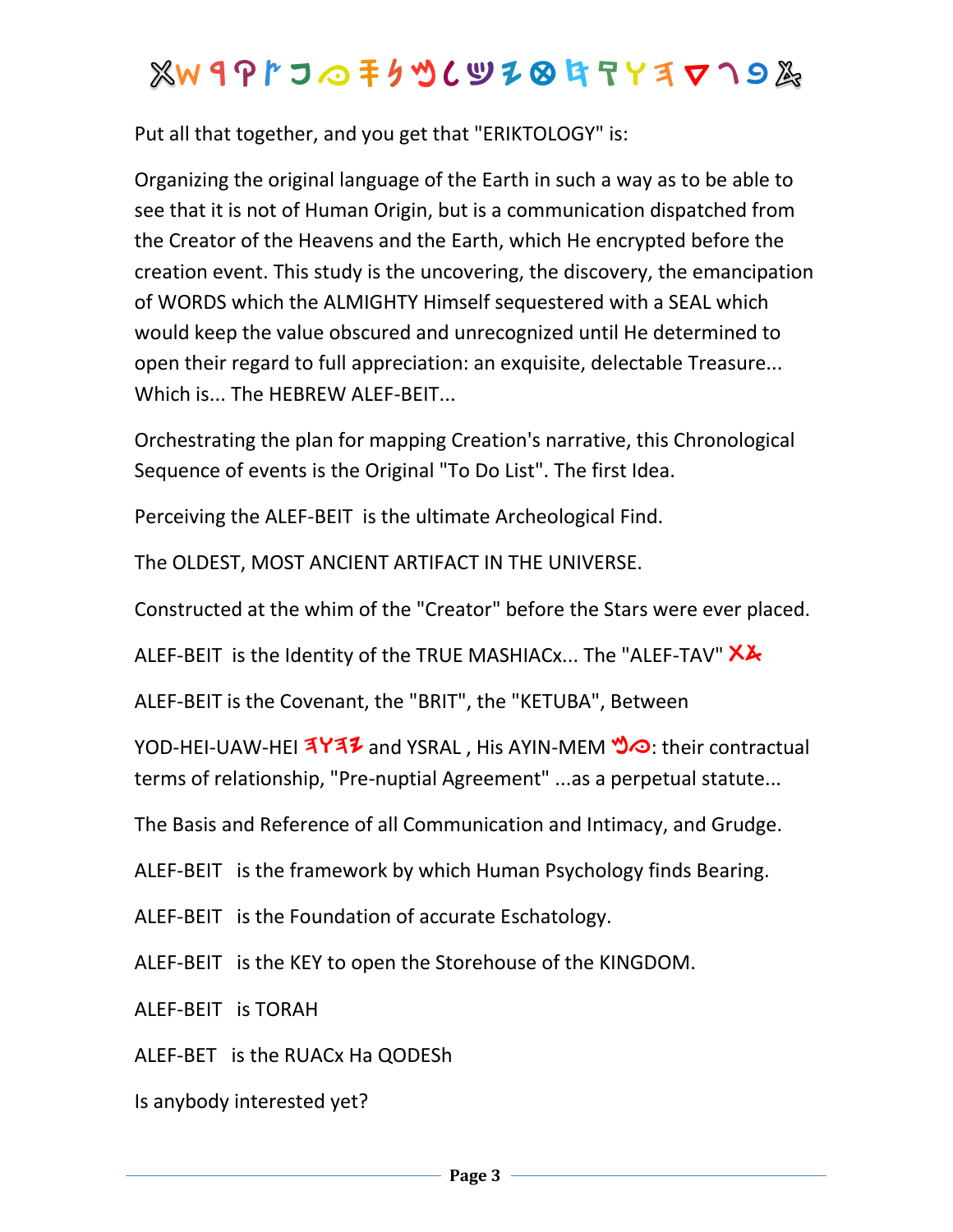Has everyone left the room to go find a stone ? No Throwing.

ALEF-BEIT-NOON :  $\frac{1}{9}$ <sup>\*</sup> Stone. <sup>9</sub><sup>\*</sup> plus  $\frac{1}{9}$ ... Father and son... Daniel 2: 35</sup>

The ALEF-BEIT engaged as functional, activated, being regarded: NOON *n*

In Daniel Chapter 10, a matter was revealed by the "visitation" of one who, it is supposed, is "GABRIEL" of reference in Chapter 9: 21 who had given understanding in a previous encounter.

Daniel 12 is the conclusion of the conversation:

"At that time, Michael will stand, the great prince who stands in support of the members of your people, and there will be a time of trouble such as there had never been since there was a nation until that time.

But at that time your people will escape everything that is written in this book... Many of those who sleep in the dust of the earth will awaken, these for everlasting life, and these for everlasting shame, for everlasting abhorrence... The wise will shine like the radiance of the firmament, and those who teach righteousness to the multitudes, like the stars forever and ever.

As for you Daniel,

HIDE THE WORDS AND SEAL THE BOOK

UNTIL THE TIME OF THE END

For many shall run to and fro, and knowledge shall increase..."

Are these the "LAST DAYS"???

In Hebrew it is spelled QOOF-TZADI. **<sup>p</sup>P** "The END" ...

If so, WHERE ARE THE HIDDEN WORDS?

WHAT IS THE SEALED BOOK

It is time to know.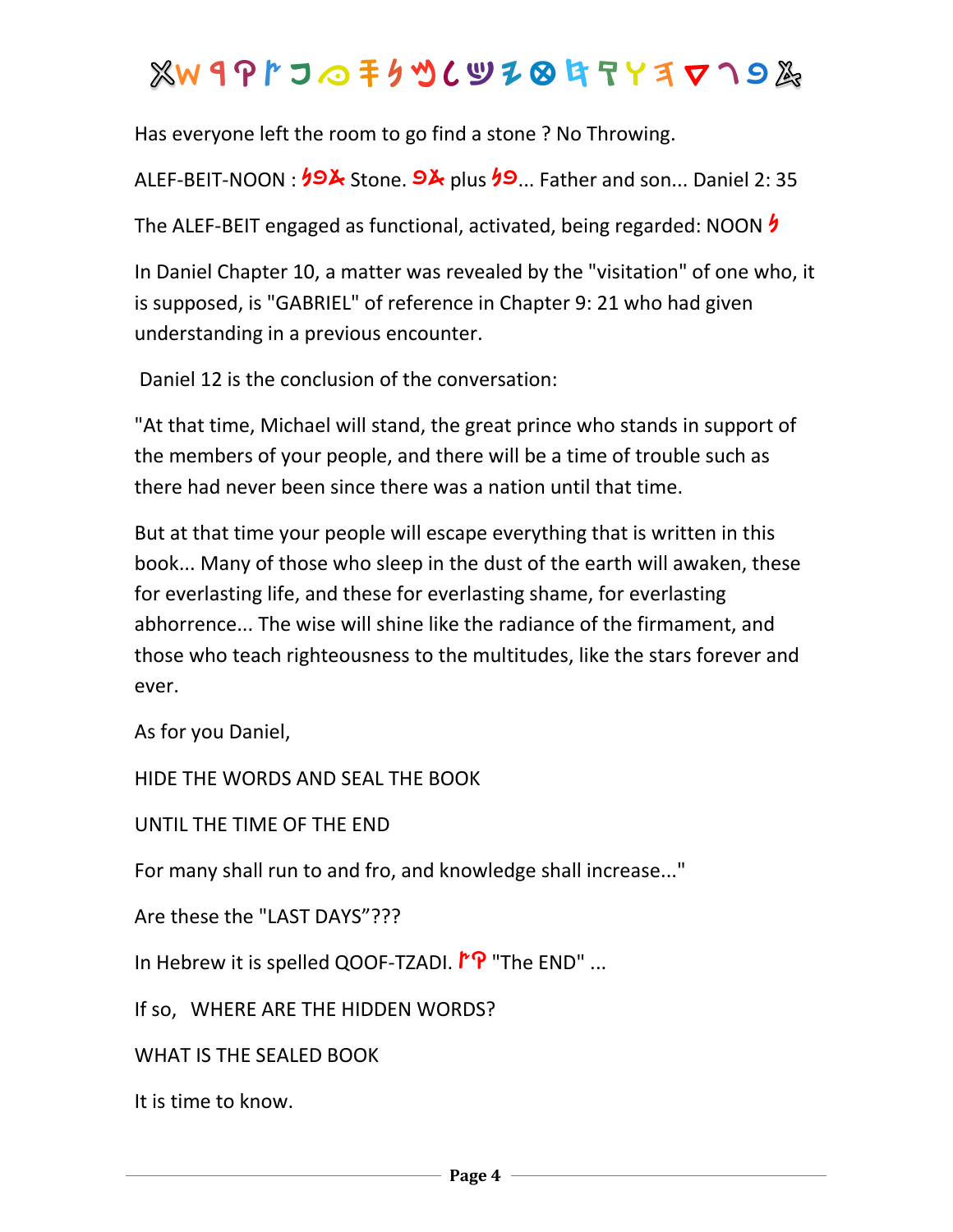# $x^2 + y^2 + 2$  *a h n a f y i y h a h y i y h a h y i y n a h y i y n y i y i y i y i y i y i y i y i y i y i y i y i y*

"Until" Means now they should no longer be kept secret from us

IF ... If, of course, this is indeed "The TIME".

QOOF-TzADI: <sup>r</sup>P end of what?

End of the World?

End of the Mayan Calendar?

End of the Oil Reserves ? of the Pork Chops?

End of the ALMIGHTY's Patience?

End of the cache of Souls yet to be born?

or maybe, What if.... The End of the 2730 Year "CURSE"

QOOF-TzADI <sup>ro</sup> pictographically a looks like an opened shackle... released.

"Until the Time" is spelled AYIN-DALET / AYIN-TAV  $\bigotimes \bigotimes \nabla \bigotimes$ 

(which in Hebrew letters would read from right to left, opposite of Greek and English.)

Until what time?

When is the "UNTIL" of that time?

What are the conditions of that occasion?

How would we know if it was?

Is it a calendar event? or a set of circumstances?

Is it a timed-gate which opens? or which closes?

Is it a gate which responds to another's action? or is it automatic when the time comes? Do we sit and wait? Or do we get up and turn the handle... "pull the trigger"... Do we watch it happen? or cause it to occur?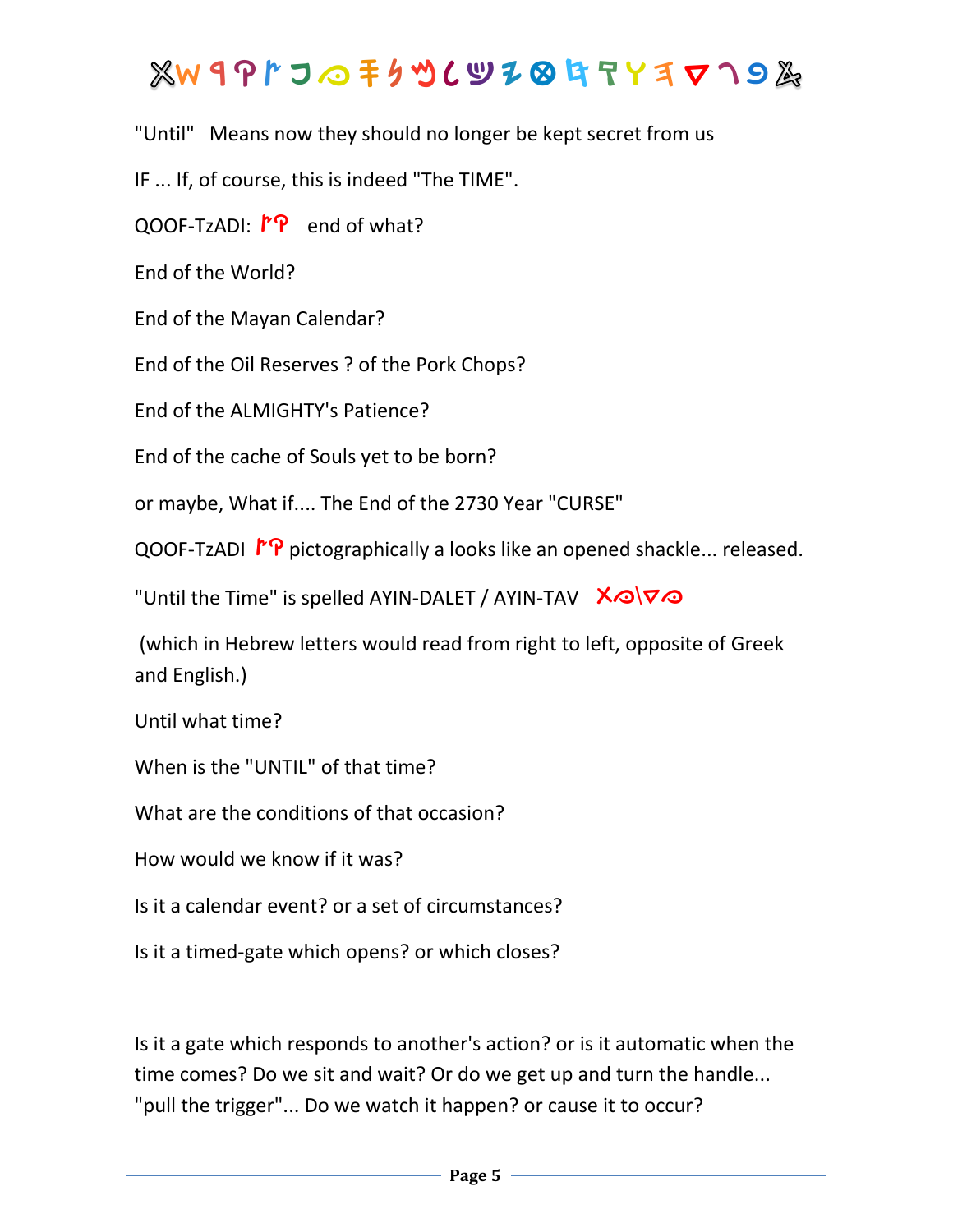And then what?

What's supposed to happen then?

At least.... The Words ought to be Un- Hidden and the Book Un-Sealed.

At least that...

 $If...$ 

...If they were only to be "hidden and sealed until... "

but then what?

Is what happens next dependent on what we do with the words which are un-hidden and un-sealed? Or do we just sit and watch and wait .... As an audience in a theater...

"Many shall run to and fro"

"And knowledge shall increase"

Is that the Time?

Or is that what happens next?

Or is that what we need to do to trigger the event?

Or is that even translated accurately enough for anyone to regard...

If it is hidden and sealed, how can we cipher what it means, or even do what it says? How can we fulfill the conditions required in order to "cause" it to happen? Does it all occur by accident? by happenstance?

Another translation reads: "Let many Muse and Let knowledge increase"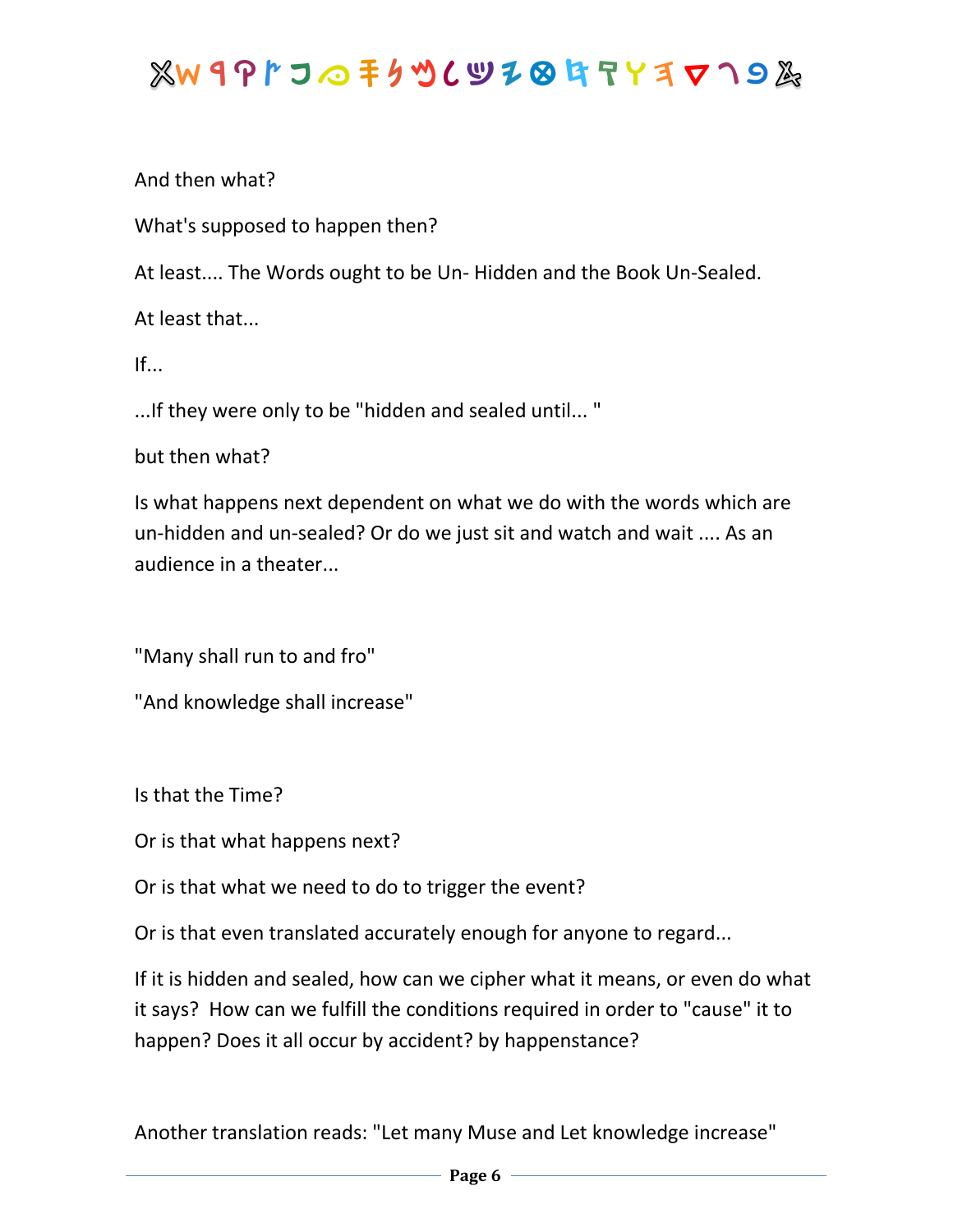### $x^2 + y^2 + 2$  *a h n a f y i y n y i y i y i y i y i y i y i y i y i y i y i y i y i y i y i y i y i y i y i y i y i y*

Is the concept of "TO LET"

The same thing as saying, "people on earth will be engaged in this sort of activity at the time that the end of the world is upon them"?

Is "TO MUSE" equivalent to "running to and fro"?

or does someone have a different interpretation of the activity?

Does it matter?

Who knows?

Who cares?

So what.

"SO WHAT"...

Is the Title of the presentation of "eriktology" given in Bend, Oregon @ Heritage House Ministries in 2006. It is available in an 8 hour DVD, unedited. Telephone number in Oregon, USA 503-631-7873 for details.

QUESTION:

"What exactly did Daniel DO"?

He was specifically told: "Hide the words and Seal the book."

Why? Where? How? What did he do then? Is it determinable?

Does it matter?

Ahhhhhh... so what.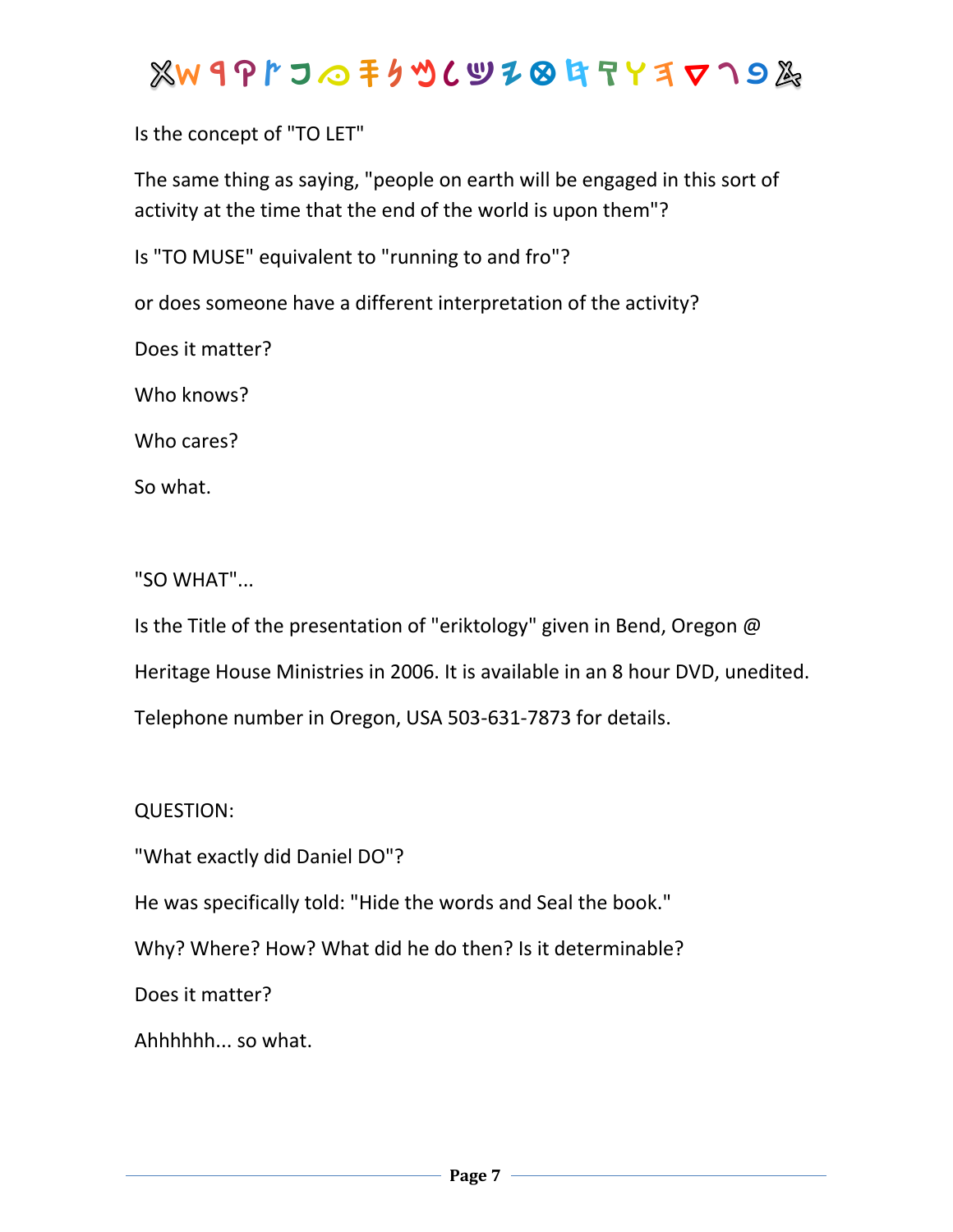#### "CHALDEAN FLAME LETTERS"

"Modern Hebrew Orthography"

Ortho Graph Comes from Greek and Latin... style, shape, form of the letters, a specific way to draw, a shape with intentional meaning and purpose.

CHALDEANS: the "Wise men", Magi, astrologers, sorcerers, magicians,

literate mystics of the Assyrians – Babylonians, Parthians.

Daniel 6: 4 says he was overseer of Vizier and Satraps.

"... Because of the extraordinary spirit in him, and the king thought to appoint him over the whole kingdom..."

Daniel 6: 29 "this Daniel met with success in the reign of Darius (the Mede) and in the reign of Cyrus the Persian."

Daniel 9: 2. Daniel contemplated the calculations, the number of years about which the word of YHUH had come to Jeremiah to complete the 70 years since the ruin of Jerusalem... I set my face to "EL- Adoni- HaElohim" to quest with prayer and beg for mercy with fasting and sack-cloth and ashes.

Daniel 9: 13. "Just as it is written in the TORAH of MOSHE: all this calamity has come upon us...

Yet we have not entreated the face of YHUH ELHEINU **Y54YCA 4Y47** to repent from our iniquities and to comprehend Your Truth."

Daniel 9: 21. Gabriel was sent to teach him understanding...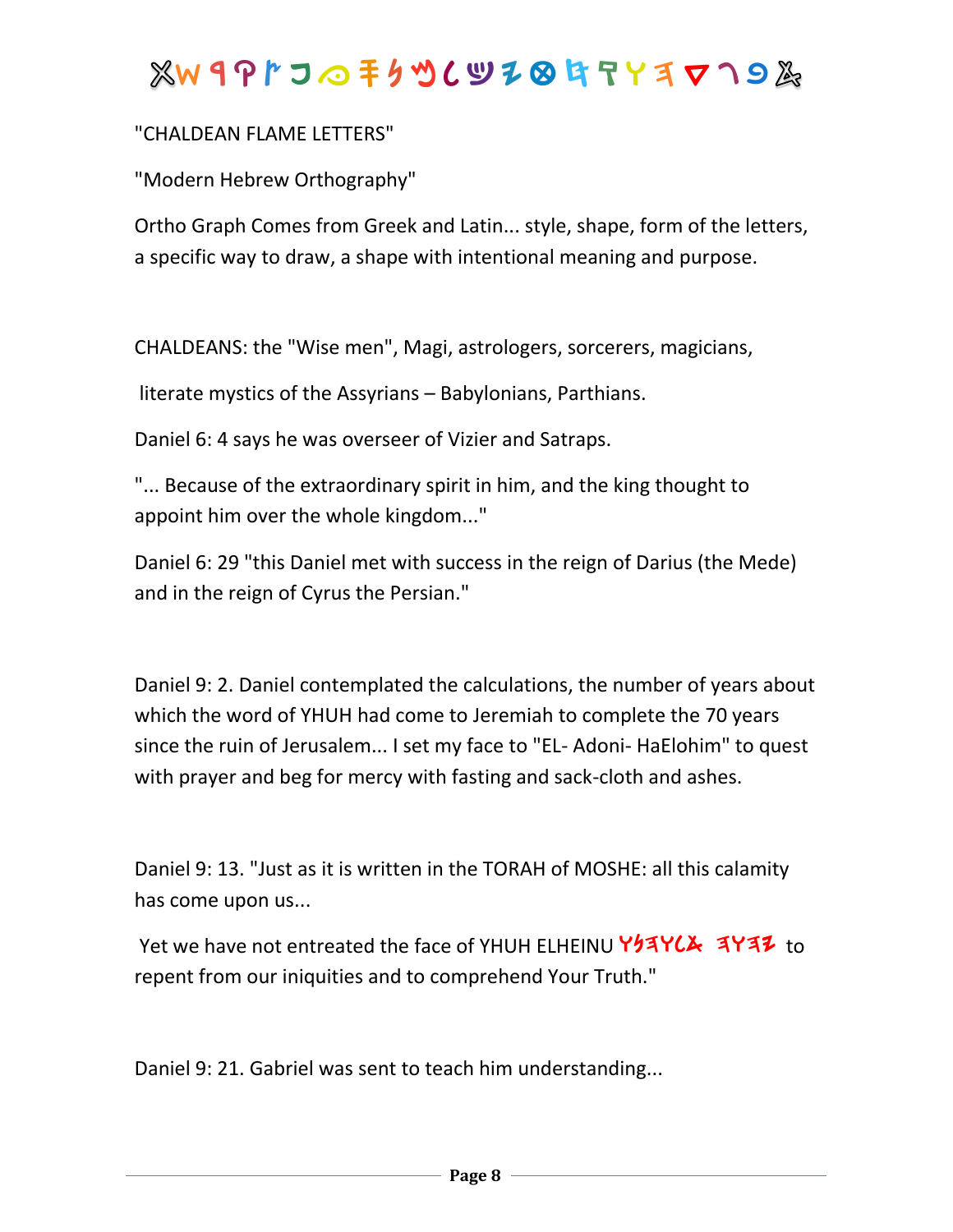QUESTION:

Why is the "QADOSH SCRIPT"... The "HOLY WRIT" ...

Referred to as "Chaldean" ? or "Flame Letters" ?

Mystical, Magical, Enchanting... All of which is abomination according to

Deuteronomy 18: 9-14.

Daniel was "Chief Chaldean". About 500 BCE

Every ancient artifact of script before 500 BCE that has been found, was written in some style of CUNIFORM, HIEROGLYPH, or PALEO- HEBREW PICTOGRAPH Modern Chaldean Flame Letter Writing appears in TORAH Scrolls only since the days of Ezra the Scribe, after the king of Media-Persia granted release and emigration back to the land of Judea to the dispersed of YAHUDAH, the Southern Kingdom.

#### SEPHER EZRA 7: 6

"…this Ezra ascended from Babylon, he was a brilliant scholar of the TORAH of MOSHE which YHUH, ELOHIM of YSRAL had given. The king granted him his every request, according to the command of YHUH his ELOHIM to him..."

If the original "EDENIC SCRIPT" , the words written in the "Finger of Elohim" Exodus 31: 18, around 1500 BCE , at the time of Moses, were etched in Flame Letters, why are they referred to as "Chaldean"? Why the disparity between title and the nature of the text itself which is "QADOSH": Pure, clean, undefiled, set-apart, sacred, and sanctified.

Why would all writings from the era of 1000 BCE (David and Solomon's time) be in the PALEO- style? Who would have altered the original flame style on the Tablets of Ten Commandments into the PALEO- Canaanite-Phoenician style used 500 years later, if indeed the original letter type was the Modern Chaldean Flame Letters?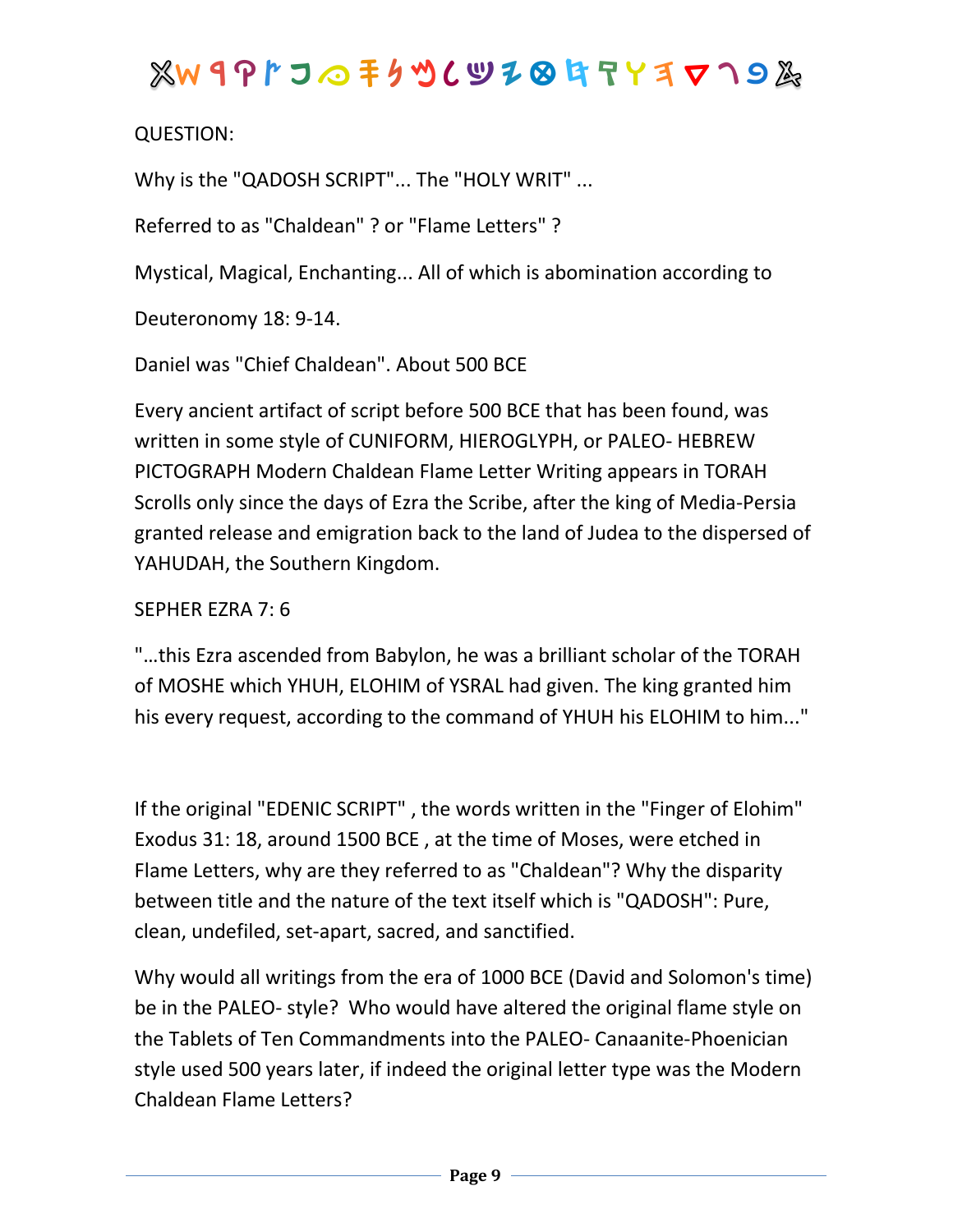### $x^2 + y^2 + 2$  *a h n a f y h a h y i y h a h x n n a k y n a h y n y h a h y n n h y n y h y n y n y n y n y n y n y n*

However... If the PALEO- style were actually what ELOHIM etched into the Tablets by His Own Finger...

Who would presume to have the Authority or to have the Audacity to change the Script into the Chaldean Flame Letters -- which Ezra used?

DANIEL, at the command of GABRIEL" - Messenger of YHUH around 500 BCE in Babylon, where and when both Daniel and Ezra lived.

SAMECx-TAV-MEM. **ツメキ** Ha DEBARIM. "Hide the words"

CxET-TAV-MEM. *mtj* Ha SEPHER. "Seal the book"

EDIT. QTz. <sup>*r*o</sup> (as in "Cuts"). "Until the time of the end"

SAMECx-TAV-MEM: **ツメキ** stop up, close, vaguely, indefinite expression,

obscure, to obfuscate, in general, anonymous opinion, "unknown".

CxET-TAV-MEM: **ツメゖ** to seal, set a seal, signature, signet ring, an underwriter of signed documents, subscription to a periodical for a specific period of time, "only to be opened by authorization of the seal- bearer", committed.

CxET-TAV:  $\overline{\mathsf{X}}$ <sup>t</sup> shattered, dismayed, fear, terrorizing

CxET-TAV-KAF: WXh to cut, decided, pronounced, articulated, determined

SAMECx-TAV-RESH: **9X手** hide, veiled, concealed carefully, (contra- diction)

refute, disarrange, upset, neutralize, neuter, secret, protected, undone.

KAF-TAV-BEIT: **9Xツ** to write, graph, scribe, document, correspondence

SAMECx-PEI-RESH:  $\overline{137}$  to cut, count, number, recount, tell, narrate, book, border, frontier, fence- post line, giving shape to the unformed, connecting the - dots (the way constellations are pictured) ... SEPHER, CIPHER, SFR... super, soprano, uber, supra-, "over and above all else."

SAMECx-UAW-PEI-RESH: **9JY** F scribe, scholar, teacher, author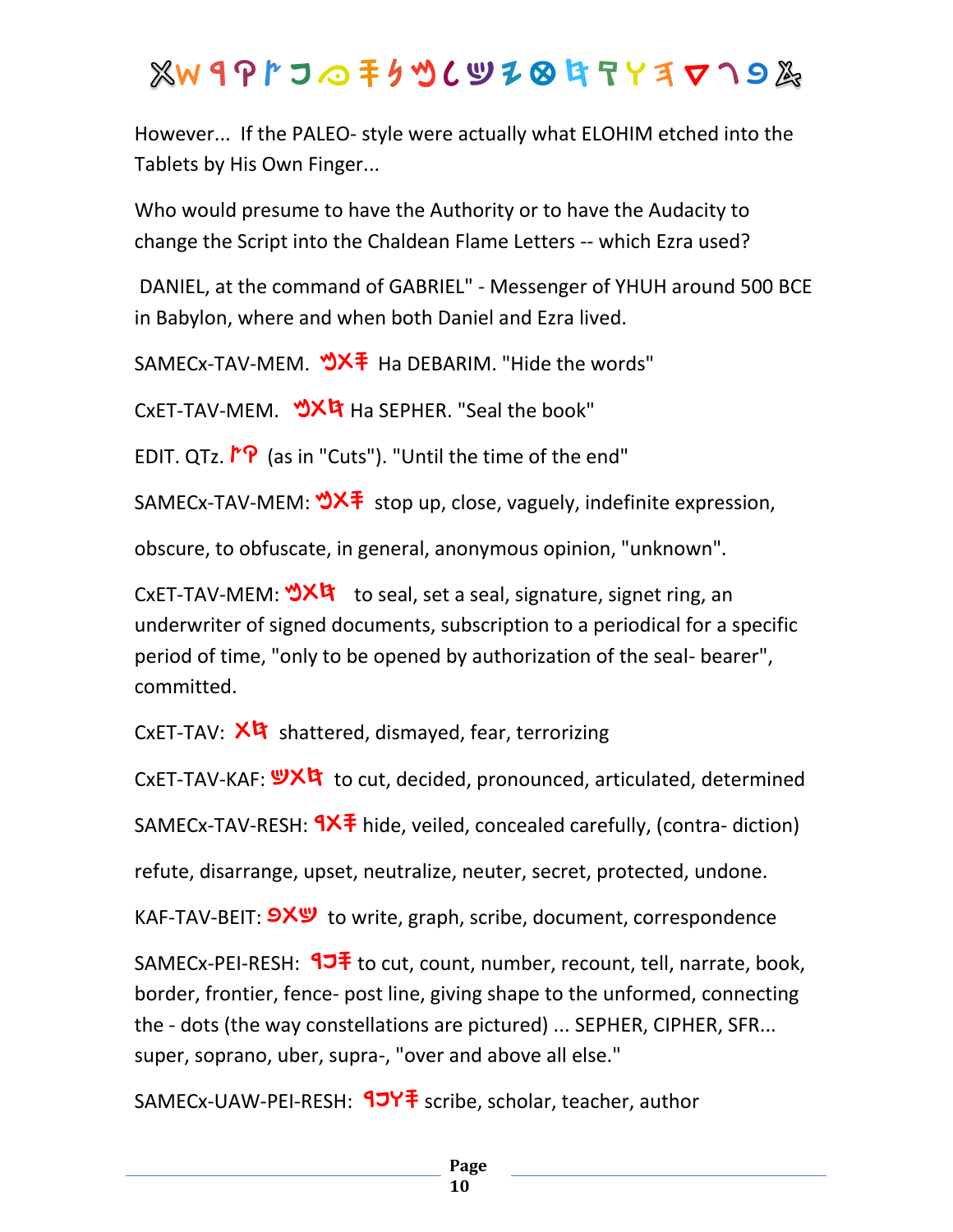SAMECx-YOD-PEI: J<sup>1</sup> Swordsman, fencer, destroyer, make an end of..."SYF"

YOD-PEI-HEI: **102** beauty

PEI-RESH : **97** bull, the fruitful, the defender, the one who gores, fecundates...

SAMECx-YOD-PEI-UAW-RESH-TAV :  $X4YJ\overline{2}$  destroy the beauty of truth by slicing word pictures apart and presenting a "Fictional Story", BULL.

DEBARIM :

DALET-BEIT-RESH-YOD-MEM : **\*92997** the matters, the words, the agreement, the leading, that which drives, to follow behind, a trailer or barge towed with baggage, subdued, overwhelmed, plague, destruction, pasture, rational and theoretical words, eloquence, pertaining to pestilence, cause, reason, manner.

So briefly,

The ancestors of YSRAL ( YOD-SHIN-RESH-ALEF-LAMED... *L***X-9WZ** Yisrael). swore an agreement with YHUH : Imitate the CxET-QOOF **PI** (decree, statute, law, prescribed portion due) and get super- blessed beyond measure... or, ignore or betray the TORAH instructions and get cursed: scorned and torn by their enemies, of which YHUH ...Himself, would be the chiefest.

For a specific, limited amount of time.

The time would be determined by the duration and extent of their own treachery. Their betrayal of the terms of covenant. Their marriage vows.

The Northern Ten Tribes Kingdom was divorced and ejected out of the land into exile, banished in 721 BCE when Samaria fell to Assyria after a 13 year invasion siege of the whole country.

2730 Years. "Seven times like your sins, being then seven times 390 according to Ezekiel Chapter 4.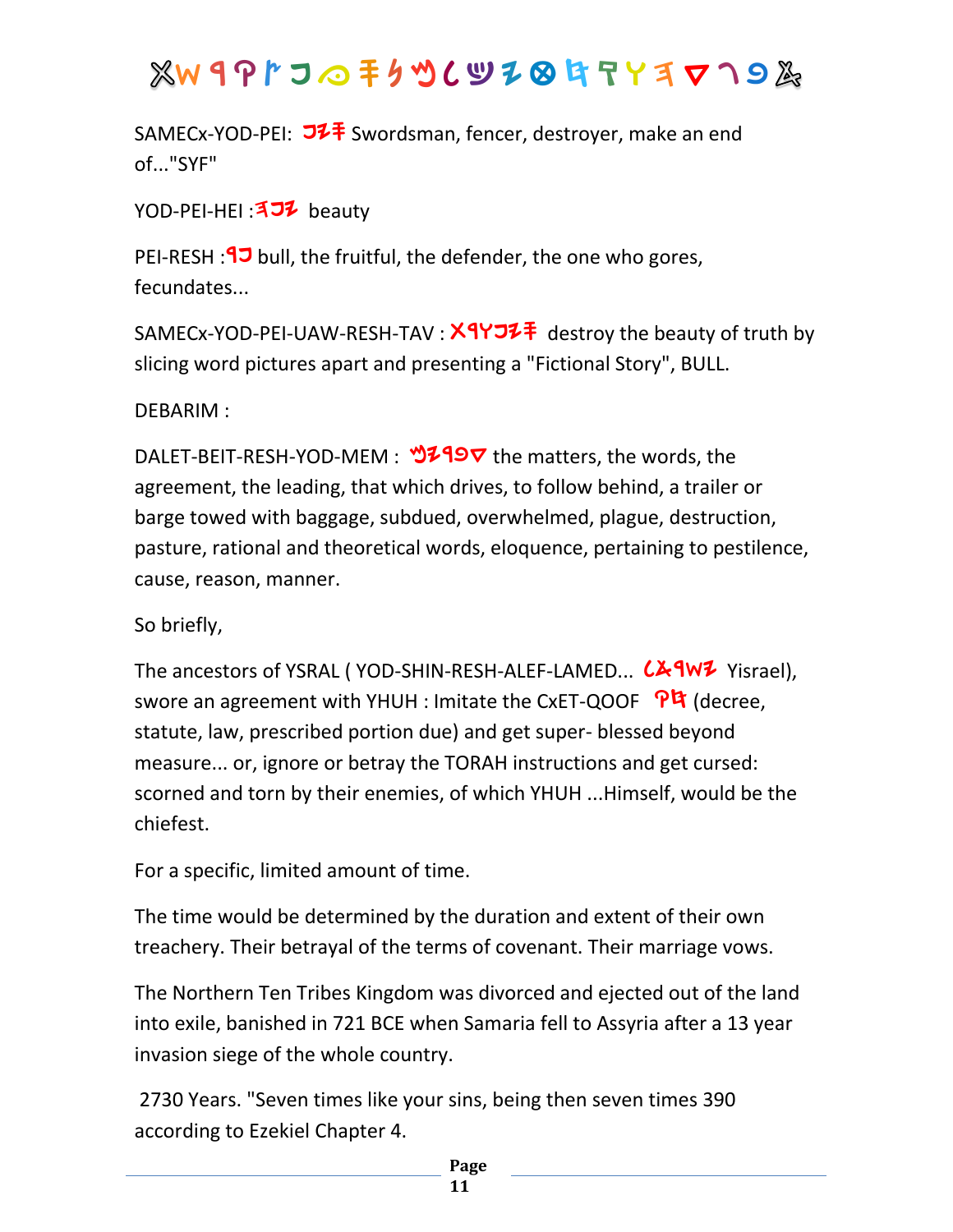The word Seven is SHIN-BEIT-AYIN **09W** and also means " to be bound by oath" or "vow" , to be full, satiated, satisfied, plenty, abundance, excess, overflowing. It also means to do something seven times, or to be bound by Seven Things... Like the Oath of the Seventh Day... or perhaps...

The Sacred Oath of the Seven Appointed Gathering Times in Leviticus 23

By custom, a Jewish bride circles around her husband Seven Times as a vow of fidelity. Each week and each year, Fidelity is affirmed in walking out the commandment to HALAKA the DEREK as pre-scribed.

Who's the Bride?

Read Daniel 9: 4-20

For 2730 years, YHUH Himself, took away all understanding of the facts, so that His people could not find the door- such as the men of Sodom could not find it (Genesis 19: 11) . YOD-HEI-UAW-SHIN-AYIN **OWYAZ** came to reveal the door, Himself, the TORAH , "incarnate", the Word made Flesh, the "DABIR" -- yet was rendered as "CxALAL" : CxET-LAMED-LAMED *LC*t as in Ezekiel 36: 23. : pierced, wounded, slain, common, vile, desecrated, vulgar, profaned, hollowed out, emptied, punched holes into like a flute, ripped apart, a person deprived of the priesthood, a priest of questionable parentage... To begin something new---

On account of being "word made flesh", when YAHUSHA was shredded and perforated unto death, it was actually the DABIR of ELOHIM so desecrated by its very own would- be adherents. On account of not acknowledging YAH'S SHUA to be the ECxAD  $\nabla \ddot{\mathbf{A}}$  expression of ABBA YHUH, as is TORAH as is the RUACx QODESH, and then when the "law" of the Covenant Statutes is defamed and vilified. It is actually the DABIR of ELOHIM so desecrated, done so in His Own Name.

Imagine... In order to honor Jesus Christ... the TORAH, which is the very essence of the Father's Heart, is profaned, vulgarized, hollowed out, punched holes into, deprived of its nature to model truth, is denied its place in the historical record, and is rejoiced in only for being "EMPTY". VOID.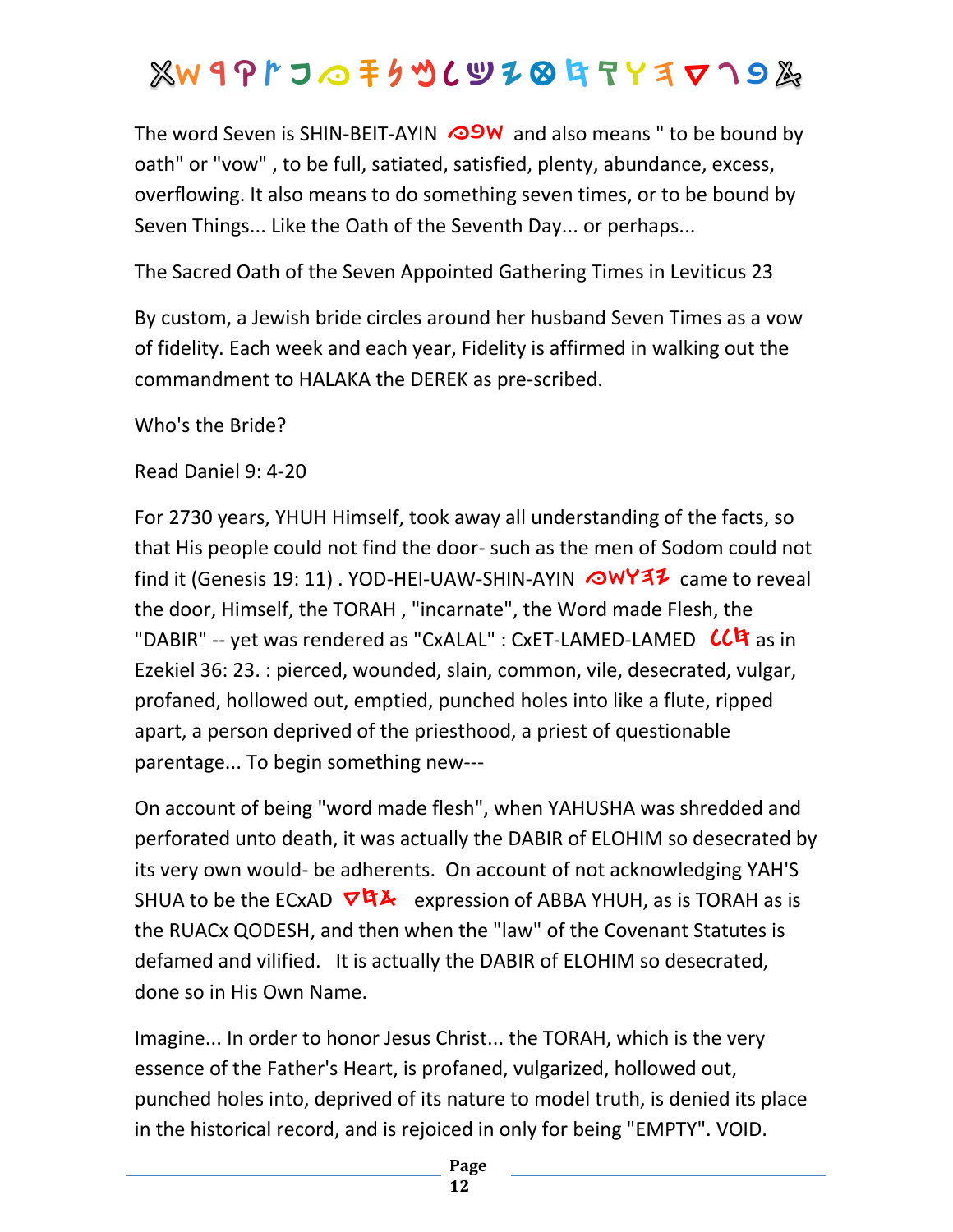(Priest: KOHEN: KAF-HEI-NOON: **/ 19** to officiate, to make truth objectified, seeable, touchable, pertinent, the pedestal of possibility), TORAH as "Law" is heralded as having been "nailed to the cross and now is dead". The Word made flesh is the TORAH, the Blood in His veins is the Life of the TORAH, TORAH is the Way of His Delight, and TORAH is Truth. Any regard of the Father's Heart, as personally expressed by Himself (TORAH), is slandered as being "jewdizing", and considered as being blasphemy against the very "blood of the savior"... actually, it IS His Blood.

CxET-QOOF **PU** was indeed nailed to the execution stake, but resurrected in full form after three days and three nights as was the sign of the prophet Yonah, just as He said. The perpetual statutes live on!

YSRAL has not reverenced the Instructions of Life, hardly, since the days of DAVID. It's been nearly three thousand years of trouble for nothing, yet YHUH has never eliminated their regard, nor have the consequences of nonregard ever been invalidated, nor deemed inoperative by YHUH. The terms of our contract were that the entire penalty would be paid (sevened), and then the remnant survivors would get the chance to readdress the matter for themselves. We can expect that here and now we are being presented the opportunity to SHEMA and SHOMER and OSHAH the requirements to attain the blessing that been held in abeyance all these pitiful many years.

Ezekiel 36: 33-38

"eriktology" is the study of all these things,

these questions- and these considerations.

The fundamental process of this study begins with the hypothesis that a word's meaning can be understood by understanding what each letter means that spells that particular word... Which means one must start by having a true basis for identifying what each letter "means".

How is such a thing possible? This is a foreign language. No Linguistic Scientist has ever found the answer. The trail goes back to at least 2000 BCE without a trace to determine accuracy.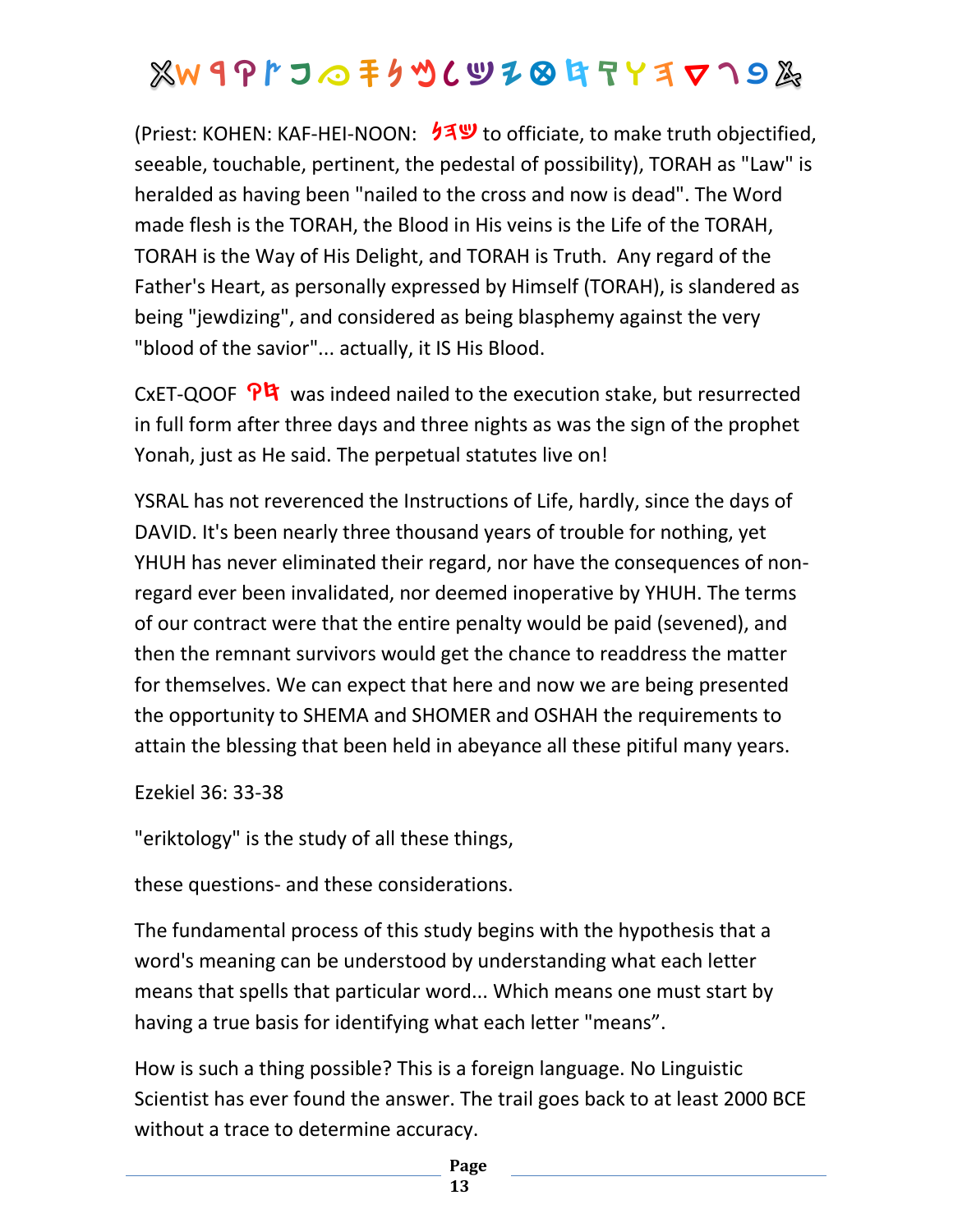# $\chi$  **w** 4 P  $\mathsf{r}$   $\mathsf{J}$   $\varpi$  =  $\mathsf{f}$   $\mathsf{y}$   $\mathsf{f}$   $\mathsf{y}$   $\mathsf{f}$   $\mathsf{g}$   $\mathsf{f}$   $\mathsf{f}$   $\mathsf{y}$   $\mathsf{f}$   $\mathsf{y}$   $\mathsf{f}$   $\mathsf{y}$   $\mathsf{f}$   $\mathsf{y}$   $\mathsf{f}$   $\mathsf{y}$   $\mathsf{y}$   $\mathsf{f}$   $\mathsf{y}$   $\math$

#### A PREPOSTEROUS PREMISE IF THERE EVER WAS ONE!!!

#### Why, THIS IS OUTRAGEOUS!!!

I'm glad you think so too.

This script of PALEO HEBREW is also known as Phoenician or Canaanite. This unique "eriktology" font was compiled by assimilating various examples of the letter forms found in ancient artifacts, and then choosing the orthographic shape most Elegant for each letter. Simplest. Clearest. Unadorned. Unencumbered with frills. Elegant.

According to Frank Seekins' "Hebrew Word Pictures" book, some of these forms were not found to be used together in the same era according to the archaeological record. "eriktology" uses letter shapes which embody the meaning of the letter—the shape in the most limited sense (as Occam's Razor) regardless of who used them in the Paleolithic chronology. This letter set has been adapted for ease of viewing, writing, and understanding... \*\*\*

\*\*\* It makes no claim to be the genuine- actual letter shape that the "finger of Elohim" inscribed on the Tablets of stone... Though it is "assumed" to be very similar.

Jeff Benner's "Ancient Hebrew" font is different but claims to be found in artifacts as drawn, from a particular era of antiquity.

Ecclesiastes 12: 9-10. "And besides being wise, QoHeLeT also imparted knowledge to the people. He listened and sought out and arranged many proverbs. QHLT sought to find words of delight and words of truth, recorded properly

```
(YOD-SHIN-RESH: 9WZ YASHAR)"
```
Deuteronomy 27: 8. You shall inscribe on the stones all the words of this TORAH, "well clarified".

It is presumed that the occurrence of numerous styles of orthography was due to the individual prerogative of each scribe, drawing letters to fit each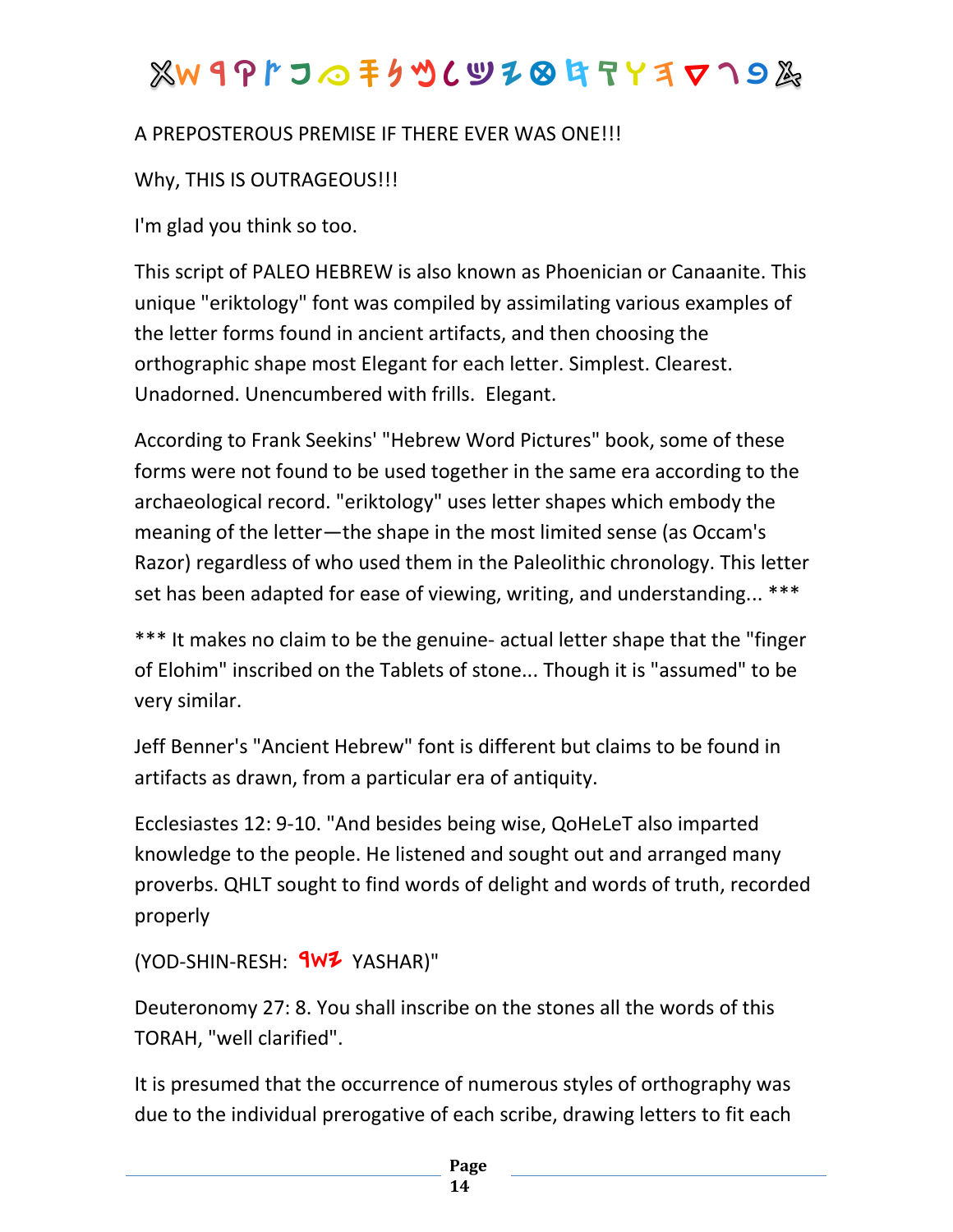one's personal feel for the meaning of it, or his favorite shape as a beautiful image, or simply for the sake of expedience. As example, the letter KAF  $\mathbf{F}$  is best drawn as the letter "K" when carving in wood, but is actually the open palm of a hand with five fingers which works better on paper than wood.

It is presumed that Solomon (QHLT) would have standardized the script for the sake of literacy in the Unified Kingdom of the Twelve Tribes, inherited from his father David. This may be why the oldest records of Paleo type Hebrew go back to about 1000 BCE which is the era of their dominion. David wrote most of the collection of Psalms as did Solomon the Proverbs.

"Until the Time". AYIN-DALET / AYIN-TAV **X**o\**V**o

How can anyone really know what time that is?

Does anyone even care?

So what.

eriktology is the consideration that the spelling of the words

AYIN-DALET/ AYIN TAV  $\bigtimes$   $\bigcirc\bigvee\bigcirc$  actually tells us when that time is !

eriktology proposes that when Daniel was told to make unclear the words and to

encapsulate the cipherability of the matters, it was the DEBARIM of the Covenant, the BRIT, that it was in reference to.

eriktology postulates that Daniel himself changed the Script from Paleo to

"Chaldean Flame" letters and so demolished their comprehension.

\*\*\* Thus, to transcribe the Modern Hebrew Letters back into PALEO is to open the Seal. Of course this could not happen without decree by YHUH.

This is now a matter of "right- brain / left- brain" hemispheric dominance. Artistic / Analytical. Functionally, this is using both by considering both aspects. Independently, Simultaneously, Synergistically. A whole new view.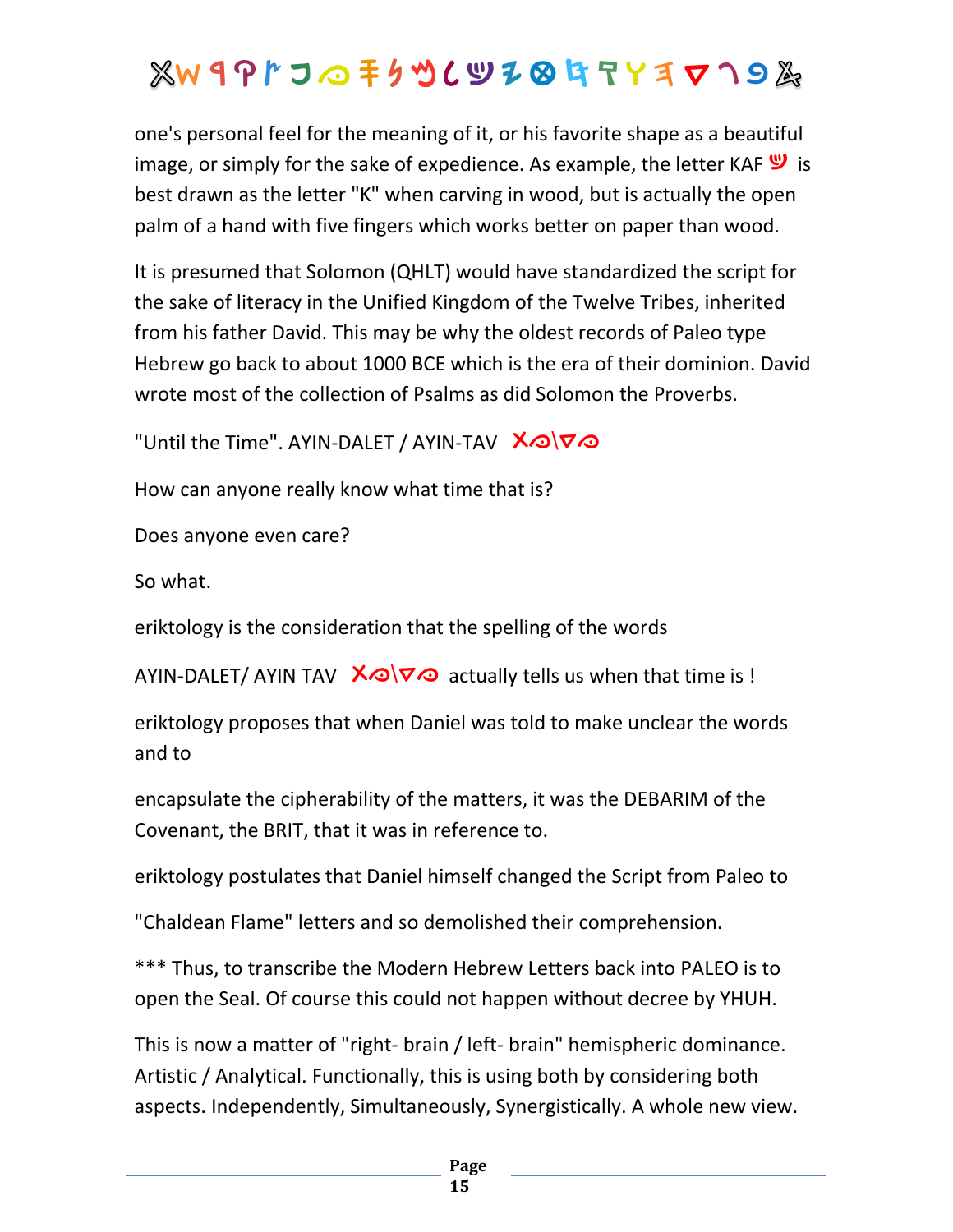The "MISHKAN PATTERN" is the code mapped to the layout of the Tabernacle of Moses... actually of YHUH shown to MOSHE to copy.

The "RED DICTIONARY" is by Earnest Klein:

"A COMPREHENSIVE ETYMOLOGICAL DICTIONARY OF THE HEBREW LANGUAGE for READERS OF ENGLISH"

Published by CARTA, Jerusalem. ISBN 965-220-093-x

Reading the dictionary meaning of every two- letter pair in a word, is the interesting benefit of that book besides the definitions themselves. It also wonderfully facilitates seeing how the change of one letter might affect the meaning of the root word, and how a prefix letter or suffix may change the idea embedded in a word. It also shows how the vowel points alter the meaning of words which are otherwise spelled the same.

\*\*\*\* eriktology intentionally disregards the vowel points. No linguistic, Scientist or Historian can validate the phonetic usage. Vowels were added in the Middle Ages. No record exists as to the viability of the modern distinctions, other than by privilege to declare it so. Scribes, Sages and Rabbis have inherited the Oral Tradition, which may or may not be accurate compared to the articulations of 1500 BCE.

"eriktology" intentionally regards every definition of a word as being significant in the rendering of a given word's "meaning" , regardless of the vowels attributed to it in a particular reference of text.

That means that there are many ways to read: a letter, or a pair of letters, or a three letter root word. Each letter's meaning can be read perhaps 30 or 40 different ways, though never contradicting the essence of the letter. Each word might be considered as a sort of logarithm of letter meaning combination possibilities.

That's not even to mention about "gematria" which is the numerical relationships that words and letters have! Dave Matthews goes there...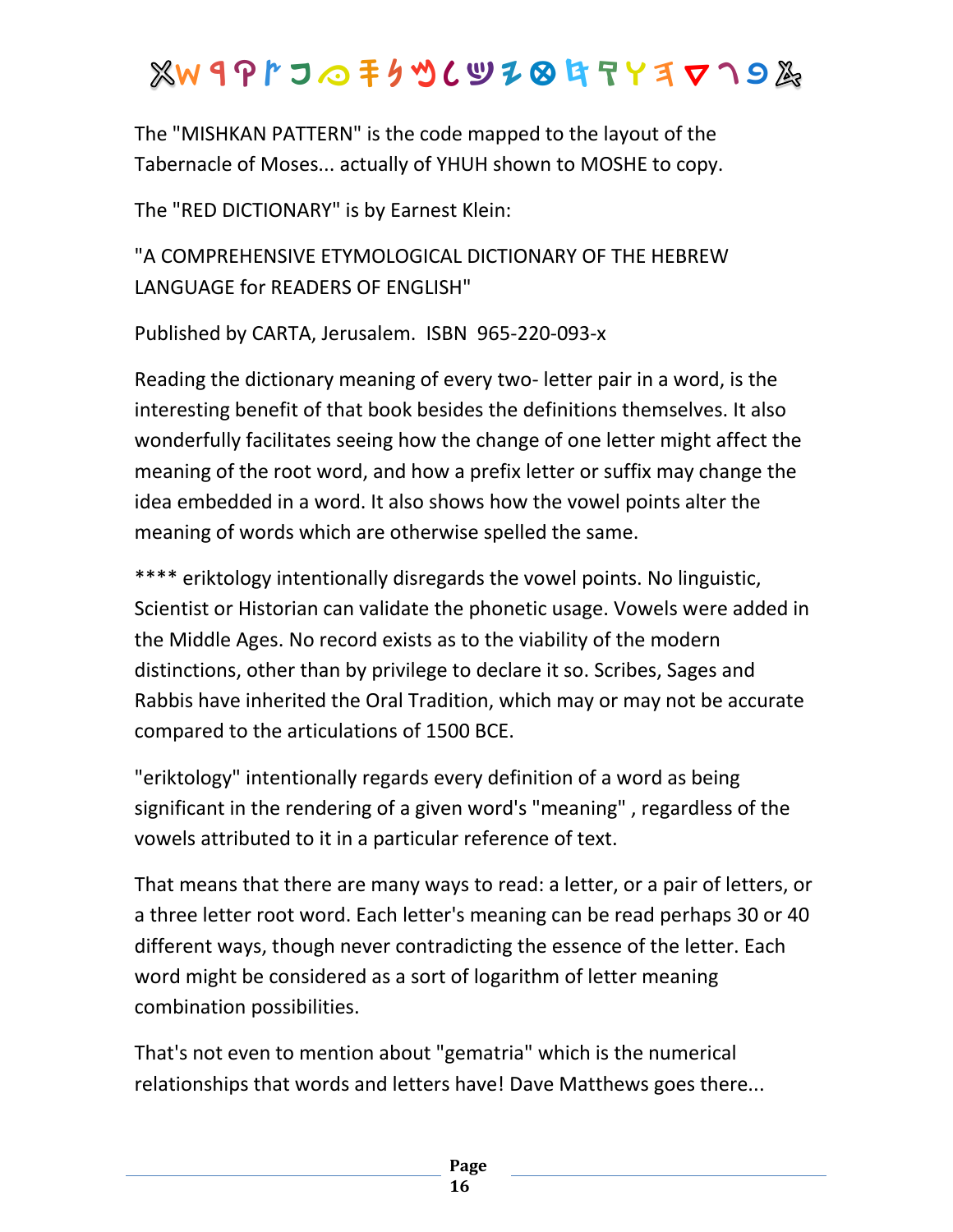AYIN-RESH also means to be awake, or enemy. To be awake watching for an enemy perhaps. The suffix letter KAF makes it "your" or "you".

Eriktology could be read as : "you being alert, incited to activity learning the contractual aspects of the Covenant with YHUH, in Hebrew, the language of the Court of Heaven, in order to legally contest the present circumstances having exposed with diligent watchfulness the shrewdly devised shameful state of uncoverdness we find ourselves in for having forsaken the TORAH, having bought in to a bundle of mixed distortions which left us vulnerable to every assailant, which is what the terms of contract said would be the case."

Isaiah 29: 9.

"Ponder it and be astonished- they have been utterly blinded! They were drunk, but not from wine, they staggered but not from liquor... For YHUH has poured upon you a spirit of deep sleep. He has closed our eyes. He has covered the prophets and your chiefs, the seers... To you all the prophecy is like the words of a sealed document which one gives to a literate person saying "read this, please" , and he says "I cannot for it is sealed"... Then the document is given to an illiterate person saying "read this, please", and he says "I am not literate". Nor, "I have not known books"."

What he says is actually: "LO YDATY SEFER".

You can't read it if you are illiterate...

But you can read it if you are illiterate...

If you are not reading it grammatically, scholastically, accurate linguistically, or translationally, If you are simplistic enough to look at the pictures... To read it as an illiterate... Literally, read it by stringing together the letters as pictures into word bunches, like bananas, and then group the bunches together as a sentence, sort of like a sack of bunches of bananas. The order of subject, object, predicate, verb, adjective... does not necessarily match the English model which is why there are so many different translations. This is all up for grabs. It can be quite disturbing when you see how it is.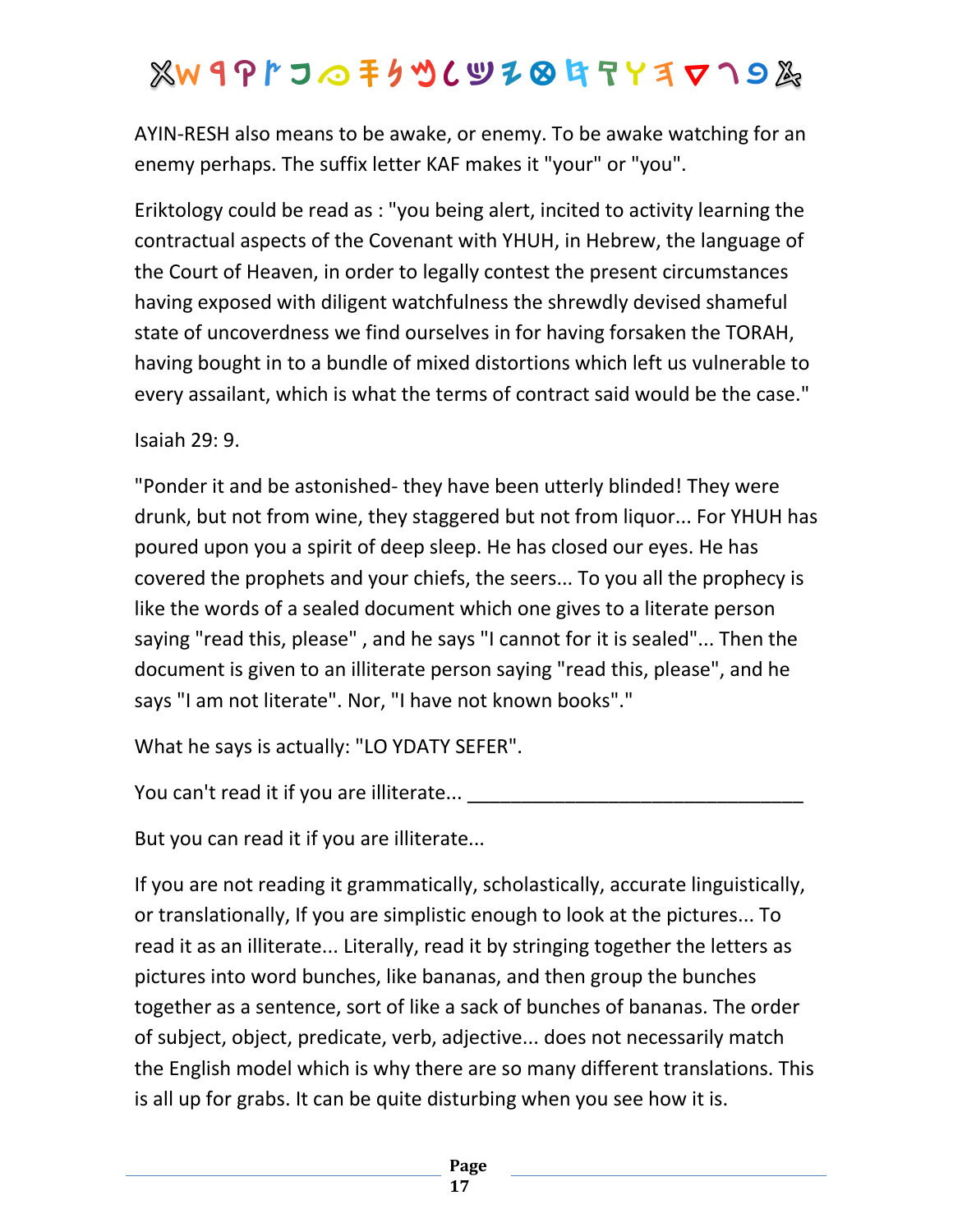Imagine going on vacation and getting a souvenir "charm" of each site to put on a bracelet. A collection of them is like a word- a collection of letters in sequence. A sentence is the collection of words, a fractal image of the same system order. Each souvenir is a token of a much bigger story- a visit to another place, an experience, its own insights and spectacle of beauty- a memory, a portal invoked to be opened by simply gazing at that charm.

Each letter is as a charm... each word is a charm- bracelet.

For example:

*l* LAMED: shepherd's staff, teach and learn: authority to guide: Determinator

A ALEF: strongly keeping on track as an ox plows- having been prodded on course by the LAMED  $\mathcal{L}$ 

*V* YOD: hand's on, working, creator, artist, making it happen

 $\nabla$  DALET: door, hand on door, door handle opening mechanism

*D* AYIN: eye, sees, understands, accurate, allows the correct measurement as scales, weighing, evaluating

**X** TAV: end, sign of agreement, contract, covenant, terms of stipulation: law

*V* YOD: my hand, I agree, my possession, "This is mine"

**F** SAMECx: engineered support structure, lattice work, trellis, arranged to bear a load, as a vine supports and feeds it's branches to bear fruit, Light of the lamp stand, prop- propeller- motoring around and around: ripples, doing something in cycles of repetition, seasonally

*p* PEI: mouth that which opens, as a door, as the eye, explains

**F** RESH: exalted man, honored, adored- preferred and esteemed one, the anointed, distinctive, beyond others... Chiefest, whose responsibility it is to provide and care for the less. MASHIACx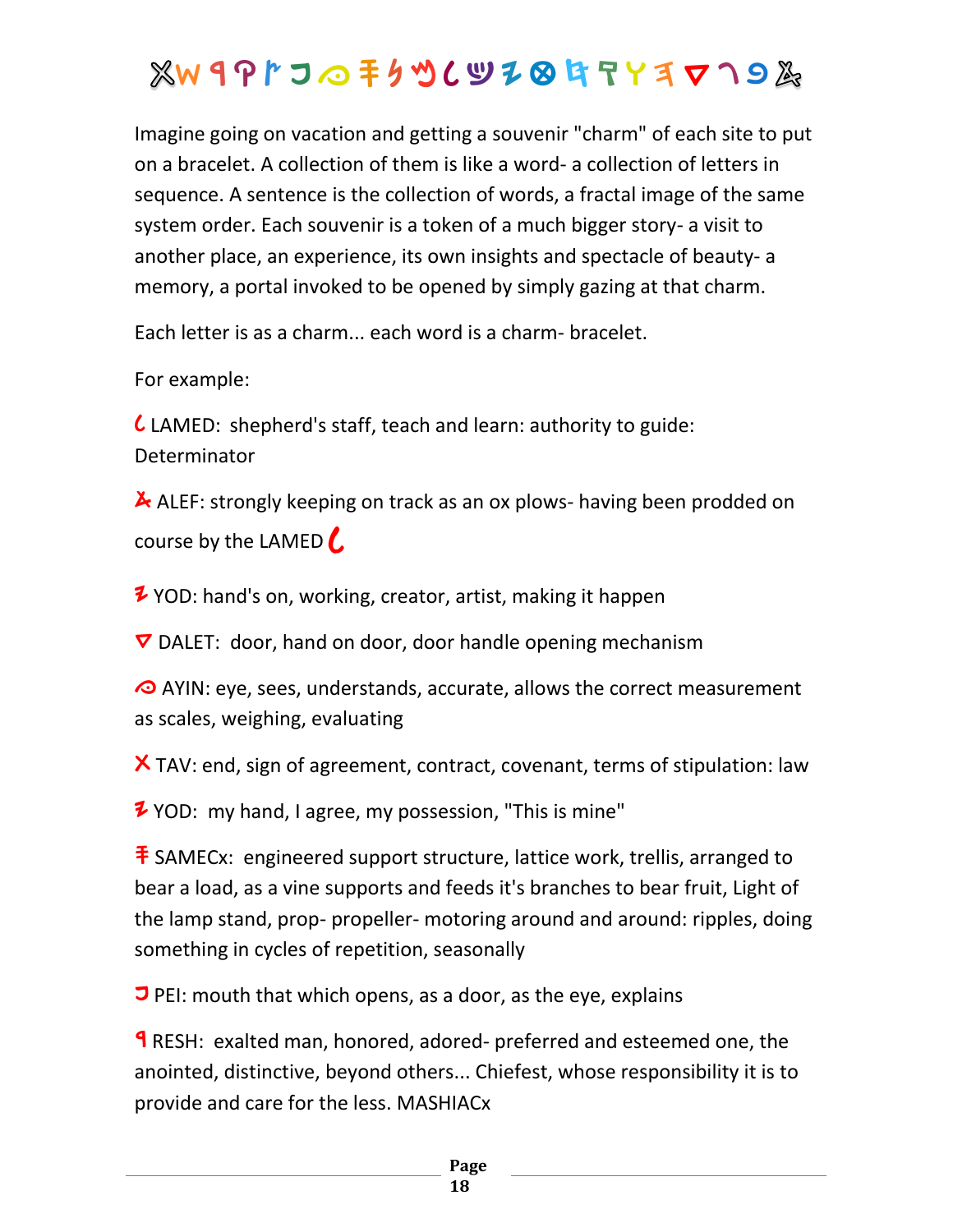LAMED-ALEF:  $\lambda$ C "No." The Authority of the Author, Father, Initiator to decide "yes or no". The only one who can say "no" is the One who owns the position.

YOD-DALET-AYIN-TAV-YOD:  $2X\overline{\circ}$  "Know." My hand is on the door to open understanding of my Covenant.

SAMECx-PEI-RESH:  $\overline{1}$ <sup>+</sup> "Cipher." Book, count, number, border, frontier, to cut, fence- post line, narrative of a story, barber, shape.

YOD-DALET:  $\nabla^2$  Hand, part, portion, strength

DALET-AYIN: *○▽* Knowledge, understanding, insight

AYIN-TAV: **XO** Time

TAV-YOD: **2X** My sign, my mark, my signature

SAMECx-PEI:  $\overrightarrow{J}$  Collection, gathered together, determined limit, threshold, sucked up, absorbed, hidden, indeterminable

PEI-RESH: **97** Bull, fruitful, multiplier, defender, destroyer, savage, fertilizer

1-- Regarding The governing authority of the Creator's "Plan" , which He determined by His Own Honor, to establish at the first and set into motion by His Own Decree to be "What It Is".

(Thus, He is the one to say "what it's not" )

\_\_\_\_\_\_\_\_\_\_\_\_\_\_\_\_\_\_\_\_\_\_\_\_\_\_\_\_\_

2-- Teaching and learning His Agenda is what then yields or establishes the basis of having authority as per His Instructions... on earth as it is in heaven.

You having no regard of His Voice = Him having no regard of Your Voice.

So what did the Illiterate one say when asked to please read the sealed book?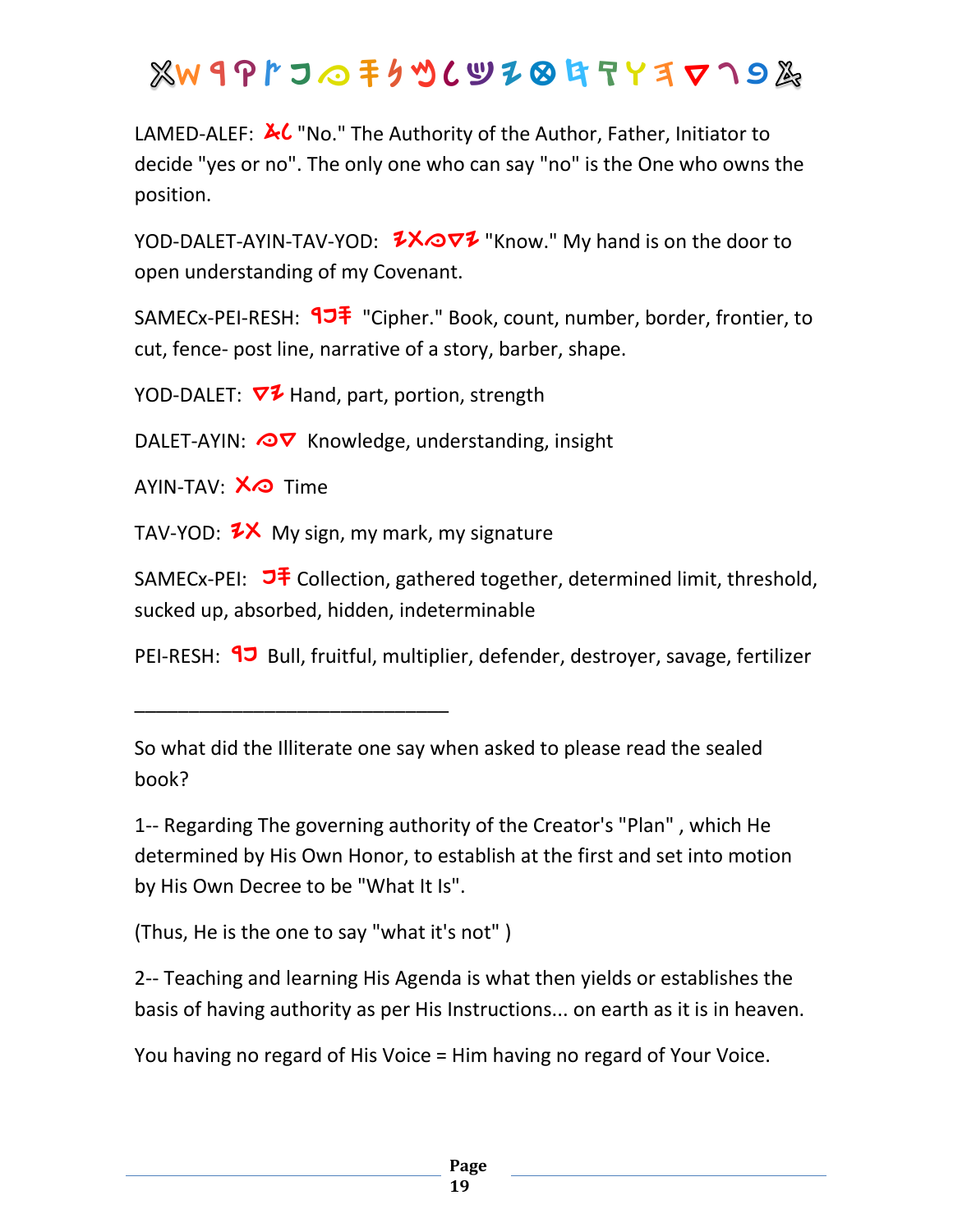His Voice is TORAH. TORAH is represented by the letter KAF, <sup>9</sup> the letter before the LAMED, *l* which is what the LAMED is in reference to when it indicates to regard the authority of the instructions of the Shepherd's staff.

Though KAF does not appear in these words, knowing the chronological sequence of the letters and what they "mean", gives one insight as to what the letters used are themselves in reference to as per the "self- referential" nature of the ALEF-BEIT, as a whole and complete communique in and of itself... which is interpreted "by definition" as being the

#### "MISHKAN PATTERN"

3-- His hand (He, the Creator) is on the Door- which opens to allow understanding of His Covenant. By it... by someone doing so... the act, the work of teaching and learning about (LAMEDing) His Plan (the ALEF)... **A** this action of study is what will open the door of understanding and yield Authority when understood to be the "Sworn Oath of the Covenant". Sworn by Seven. The Blood Oath. As per TORAH

The Blessing and the Curse... at that Time... It will be allowed to Open... understand? The shackle of bondage being released?

4-- Illumination of fruitfulness at His Mouth- the Blessing at His Decree... Siege Engine of Destruction- the Curse... for not regarding the carefully arranged words He offered us.

5-- MASHIACx's Story is the Key to decryption... deciphering... "SFR" the Key to the Door of Understanding the Covenant given to our forefathers,

So... Those five statements are what he said, translated eriktologically.

Reading what the illiterate man said as an illiterate man...

Informs us of exactly what the Sealed SEPHER actually said.

How so ?

Read the SEPHER YESHAYAH: Isaiah, YOD-SHIN-AYIN-YOD-HEI 320W2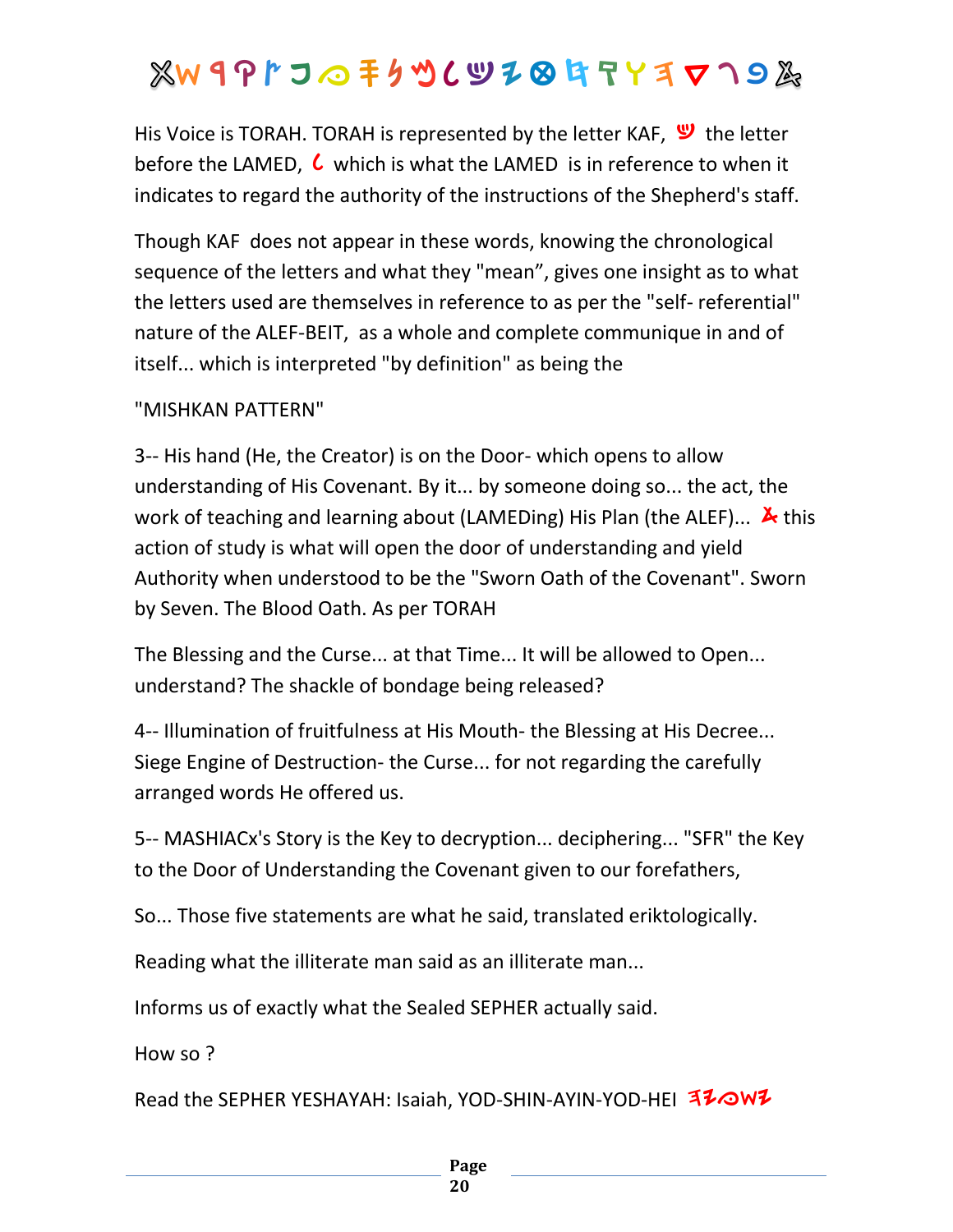### $x^2 + y^2 + 2$  *a h n a f y i y n y i y i y i y i y i y i y i y i y i y i y i y i y i y i y i y i y i y i y i y i y i y*

YESHAYAHU 29: 18

"...on that day the deaf will hear the words of a book and from darkness and blackness the eyes of a blind people will see...

The meek will increase their joy in YHUH and the poor among the people will rejoice in the QADOSH One of YSRAL...

23: ... When he sees his children, My Handiwork, in their midst- who will make QADOSH My SHEM- they will (cause to be regarded as QADOSH) the QADOSH One of YACOV, and revere the ELOHIM of YSRAL...

Those of misguided spirit will attain understanding (AYIN  $\odot$  concept) and complainers will learn instruction (LAMED *l* of KAF  $\mathbf{W}$  concept)"

The entire TORAH and TANAK is all about this very matter, repeatedly redundant about it: AYIN-UAW-DALET:  $\nabla$ Y<sub>2</sub> emphatically, forcefullyagain and again...

AYIN-DALET:  $\nabla \odot$  the Family's jewels : being the TORAH- the RUACx

Both which Testify of ABBA's SHEM. Both the same.

(the HEI of YOD... the HEI of UAW). *hv... <b>17* The same voice.

...are that which He caused to be lost, robbed, plundered by Pirates:

PIRITZIM : PEI-RESH-YOD-TzADI-YOD-MEM... **\*921293** Ezekiel 7: 22

... "Where He has hidden Himself" ... He is "hidden" ?

TzADI-PEI-NOON:  $\overline{2D}^{\prime\prime}$  north, hidden, secret, conceal, encoded, deciphered...

"and they will make it CxALAL". CxET-LAMED-LAMED *LC***L**. Profane, defile

As in Ezekiel 36. As in verse 20 and 21 and 22 and 23... Polluted, violated

"...until we..." verse 32... Then Chapter 37 verse 4.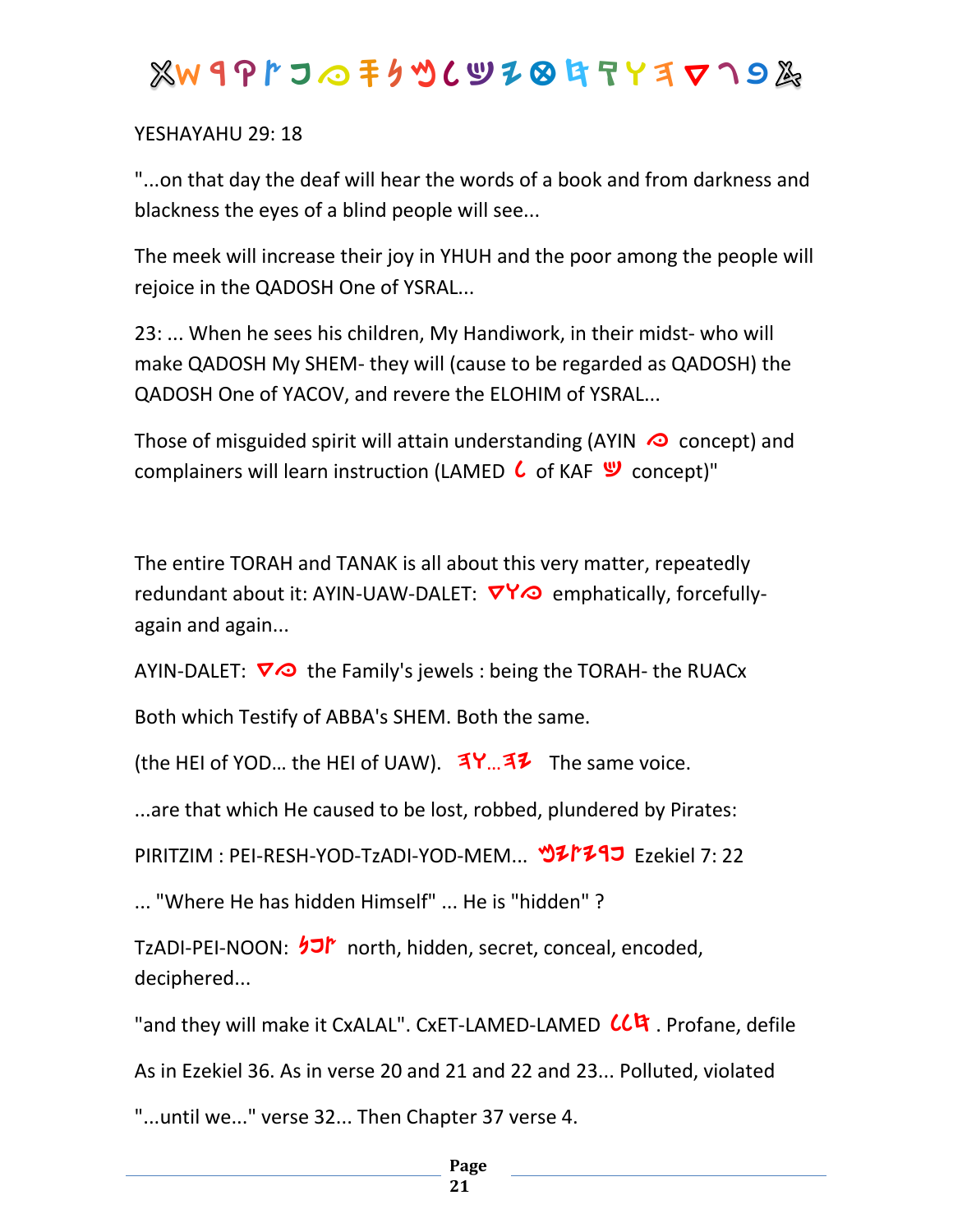The word for embarrassed, ashamed, "abashed", bashful, dry... "dry bones" is BEIT-SHIN-SHIN **WW9** or BEIT-UAW-SHIN **WY9** or

BEIT-SHIN-UAW-TAV. **XYW9** (embarrassment is KAF-LAMED-MEM **"ICS"** like as in "calm" or "calamity", or as in : no longer pumped up and kicking and mouthing off... because of all the calamity which has happened because of all the noise of rebellion.)

Ezekiel 7: 20. "The beauty of His Ornament (AYIN-DALET-YOD-UAW), *W*<sup>2</sup> He had set for Majesty. Yet they made their abominable and detestable images within it. "

-- Consider His seven "Witnesses of His Identity" ... His Way ... His SHEM. the AYIN-DALETs ∇⁄Ͽ of His MOEDIM **ツ<sup>2</sup>▽⊘Yツ** :

Leviticus 23: the "Festivals of YHUH".

"YHUH" as in "YOD-HEI-UAW-HEI" **AYAZ** 

-- Now look at Christmas... Easter... Halloween... Sunday observance law...

"read 'em and weep" ...

Go on; investigate where the celebration stems from. It's easy... many books are available, and it's all over the Internet. There's a plethora of facts and information for anyone who wants to know.

If you don't like the sound of all this... Don't blame me (or anyone else declaring these matters) for observing scripture. I do indeed regard the prerogative of anyone choosing to be apathetic and ignorant. Don't listen.

Every single one of us is free to believe whatever we want to,

That doesn't make what you choose to believe "true",

Even if you believe it with all your heart,

And, even if you love what you believe with all your heart, soul, and strength.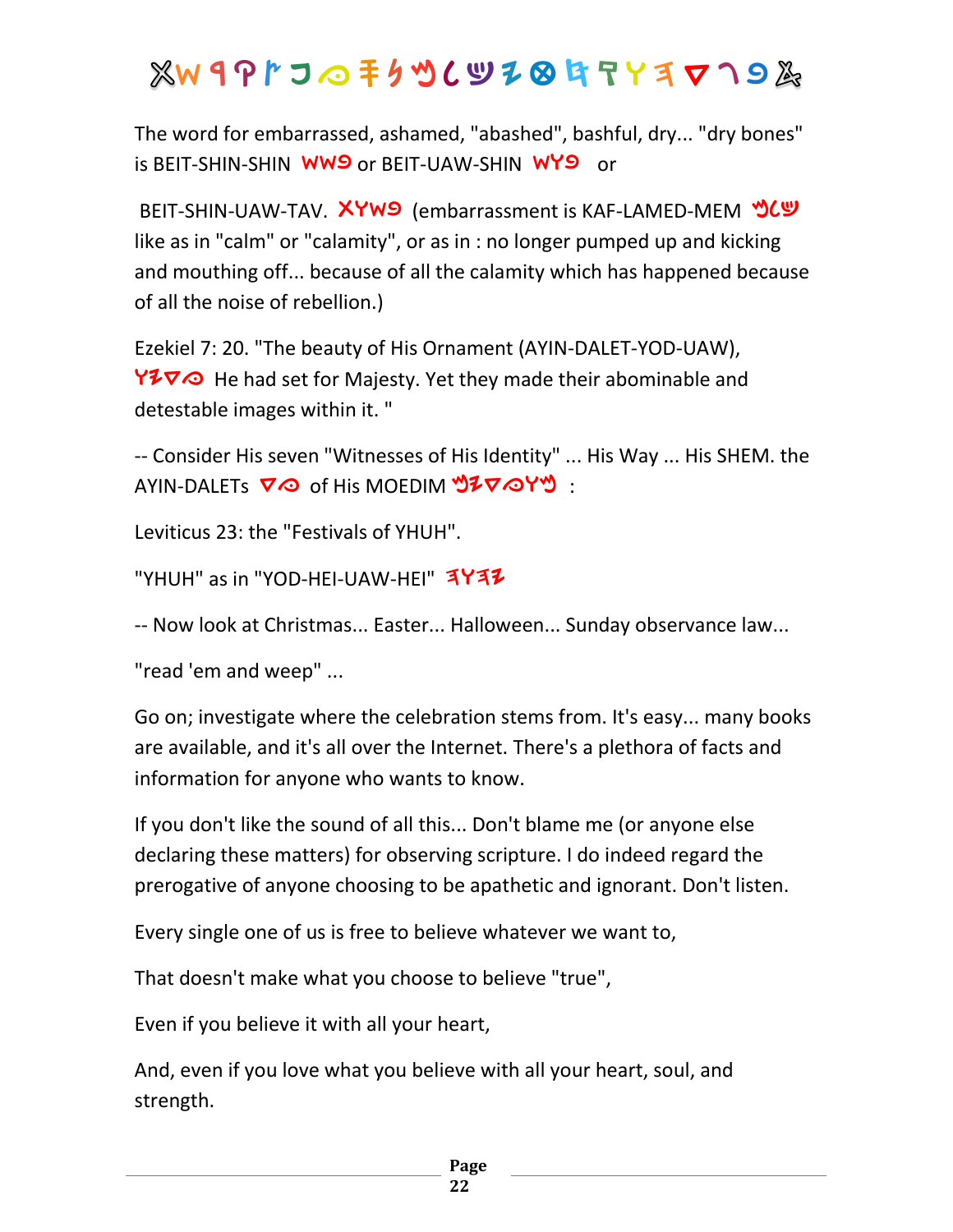That doesn't make it true.

Ezekiel 7: 24. "So I will bring the wickedest nations- and they will inherit their houses, and I will put an end to the pride of the mighty (YSRAL), and their "holy places" will be profaned."

--the QADOSH of YHUH is made CxALAL (slain) by YSRAL, so YHUH will make CxALAL (hollow, empty) the QADOSH of YSRAL in mirror form...

That's how it works... That is the terms of this Covenant.

But it works visa-versa also...

Ezekiel 7: 27. I will act with them according to their ways and by the judgments they deserve I will judge them and they will know (comprehend, perceive, "get it" what it means when I say) that

"I AM YHUH". ALEF-NOON-YOD YOD-HEI-UAW-HEI **3Y37 754 -**

--over eighty times He says this phrase in the Book, the SEPHER of Ezekiel.

Ezekiel 8: 10. "So I also, (as they do) my eye will not spare, nor will I have compassion. I have placed their way upon their head."

Ezekiel 11: 16. "Though I have removed them far away among the nations, and though I have scattered them among the lands, yet I have been for them a "small sanctuary" in the lands where they arrived." (a fraction of the ideal)

"Of a Truth- Decrees To Be So- and So It Is Established As Decreed:

At The Determination of YOD-HEI-UAW-HEI: **3Y3Z** 

I will assemble you from the nations

and gather you in from the lands where you have been scattered

and my gift to you is : the Land of YSRAL

They will come there and remove all its detestations and all its abominations from it.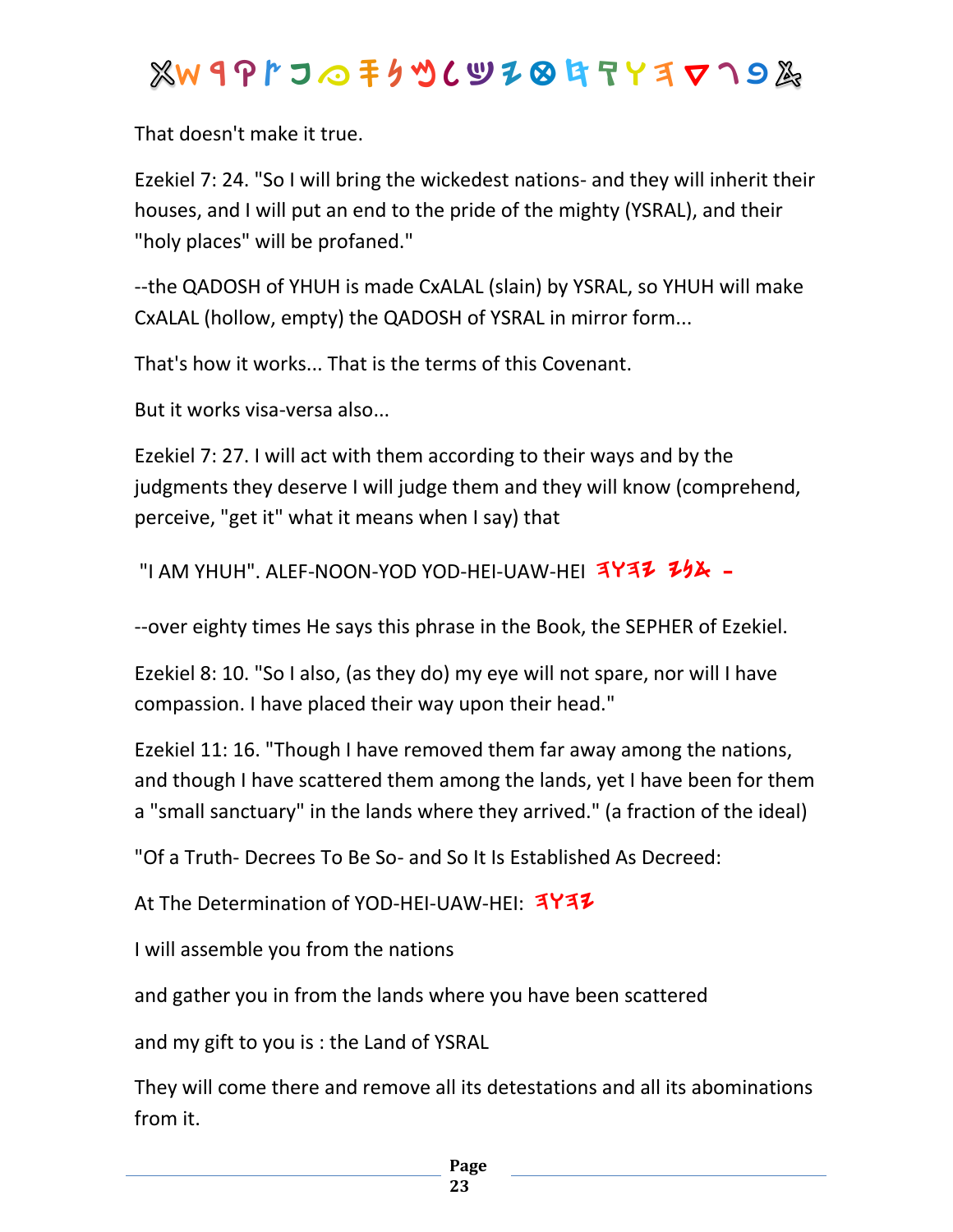My Gift to them: an Undivided Heart.

And, I will place a New Spirit within them.

I will remove the heart of stone from their flesh, and give them a heart of flesh.

20: So that: they may walk in my Decrees ( CxET-QOOF) **P4** 

and observe my Laws (MEM-SHIN-PEI-TET) XJW<sup>4</sup>

and fulfill them (SHIN-MEM-RESH  $\frac{90}{90}$  and AYIN-SHIN-HEI  $\frac{100}{90}$  them)

Then...

They will be a people unto Me

And I will be ELOHIM for them". (Has this happened yet... ever?)

21: But... Those whose heart follows the heart of their detestations and abominations...

My Gift to them:

Their way upon their head

#### NOON-ALEF-MEM ALEF-DALET-NOON-YOD YOD-HEI-UAW-HEI

#### *hwhy ynda man*

"NAM ADONI YHUH". "I who determined this to be will make it so"

(That's what He says when He really means it. Like a stamp seal of the King)

What exactly are the "detestations and abominations"?

Do a study from Strong's Concordance. It's easy.

SHIN-QOOF-TzADI **<sup>r</sup>PW** and AYIN-BEIT-HEI **190**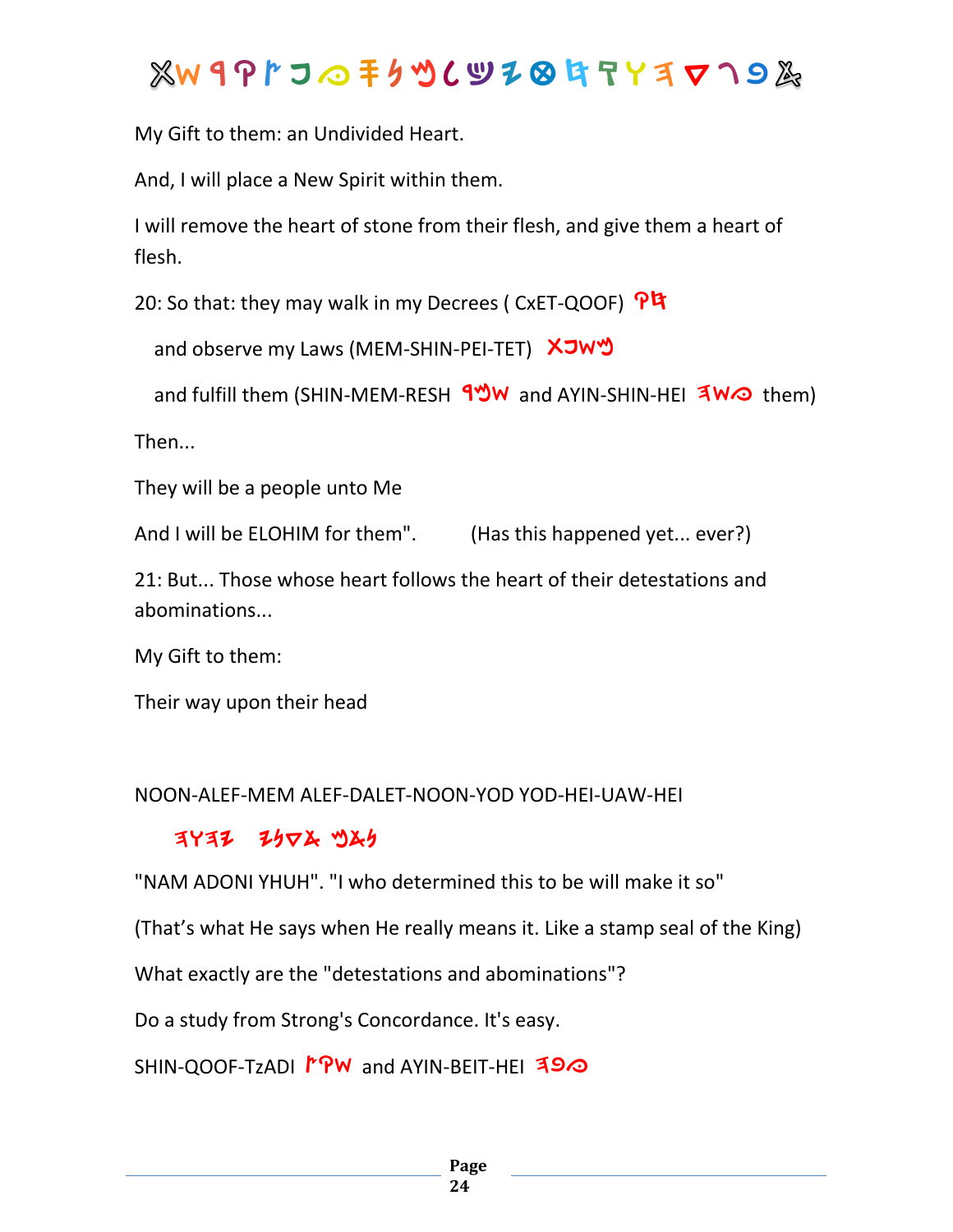Essentially:

idols, forbidden incestual sex, witchcraft, sorcery, dishonest weights and measures, deviating from His ways with obstinate intent, a heart which is crooked- twisted- perverse- stubborn, wicked, cruel, evil, iniquity, "law-less", non-observant of TORAH, the prayer of one who "turns his ear from SHEMA of TORAH" , one who is not ashamed of his defilement, homosexuality, adultery with your neighbor's wife,

HEI!!! What's this in Isaiah 66:17?

Does this actually say that YHUH has furious wrath and will kill: "those who eat the flesh of swine, the abomination, and the mouse; they will all be consumed together."???

Does this mean if I have bacon on a rat burger I'm going to Hell?

Hey, I thought Jesus made "all food cleans".

What's going on here?

Of course that is "Old Testament"... He probably just changed His mind... Or maybe just changed the rules... At any rate, buzzard compote on a bacon-rat sandwich with infestation-sauce is perfectly organic and acceptable here in the "New". It may even be on the menu at the "Feast of the Wedding of the Lamb" in Heaven one day...

Yes, intentionally disgusting and offensive.

What Do These Words Mean???

Why is space wasted in this BIBLE telling us things of no regard ---?

--- as if they were?

Is this all some kind of "sick cosmic joke", or are we supposed to listen?

How do I tell the difference if my preacher is lying to me or not?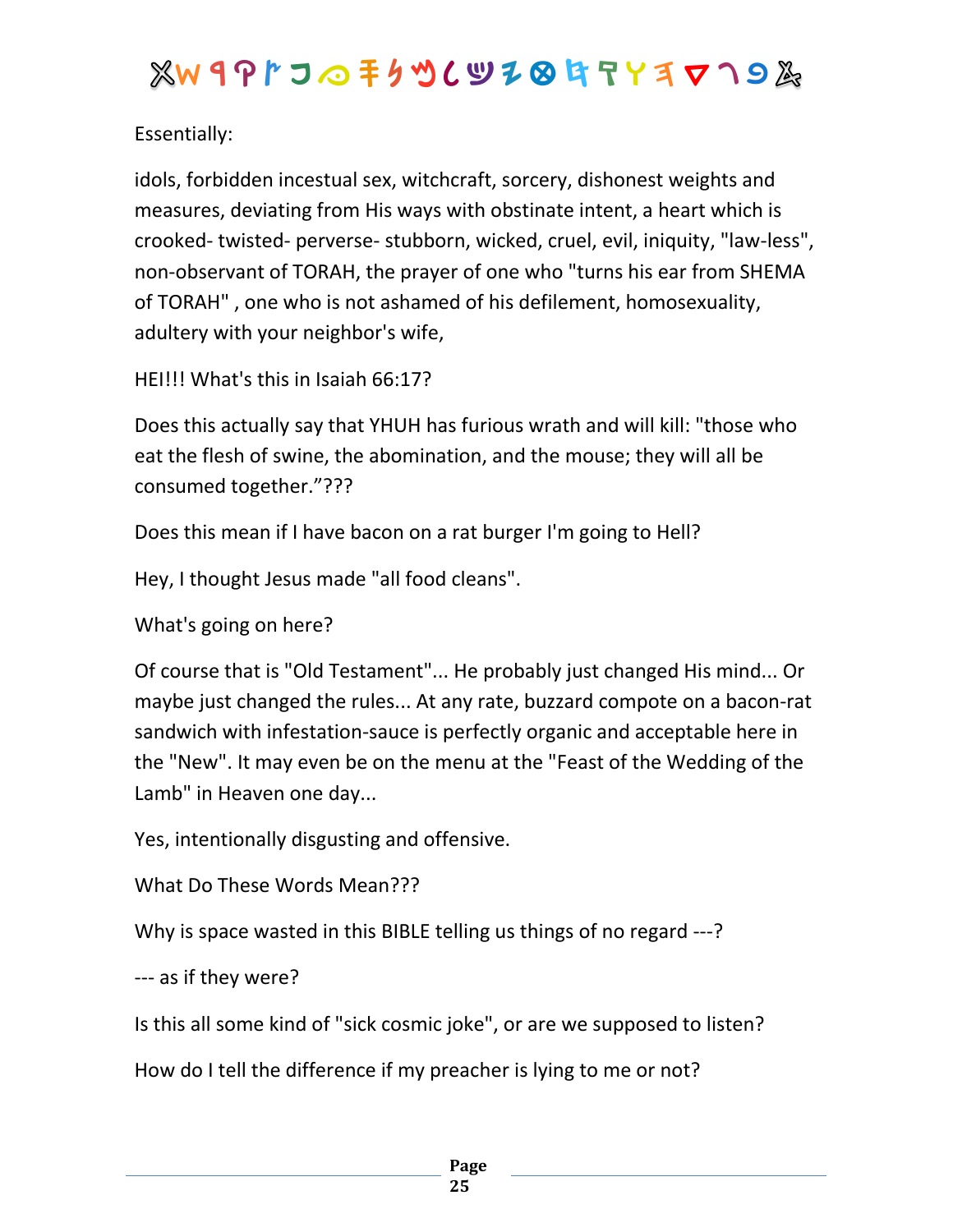#### Isaiah 56: 1.

Thus says YHUH: Observe Justice and Perform Righteousness for My Salvation is soon to come and My Righteousness to be revealed... Praiseworthy is the man who does this and the person who grasps it tightly, who guards the SHABBAT against desecrating it and guards his hand against doing any evil... Observe my Sabbaths and choose what I desire and grasp My Covenant tightly...

Jeremiah 30: 22

You will be a people unto Me and I will be ELOHIM for you. Behold the Storm of YHUH: a Rage shall go forth- a Tempest shall seek to sink its claws into the head of the wicked. YHUH's burning Wrath will not recede until He has accomplished it, until He has upheld the Plans of His Heart: in the "end of days" you will be able to understand it.

At that time, NAM / YHUH, I will be ELOHIM for all the families of YSRAL, and they will be, a people for Me.

The constant theme throughout the "TANAK" (TNK)

**(TAV-NOON-KAF) ツクメ** 

(TORAH / NEVAIM / KETUVIM) (Instructions / Prophets / Writings), is the Restoration of the Blessing to the Two Houses / 12 Tribes / Unified Kingdom of YSRAL.

Return to the Land in peace and security... SHALOM. Just as He said, Rejoicing as they walk in the way of YHUH's TORAH.

The "Tribulation" is YHUH returning the way of the wicked upon their own heads.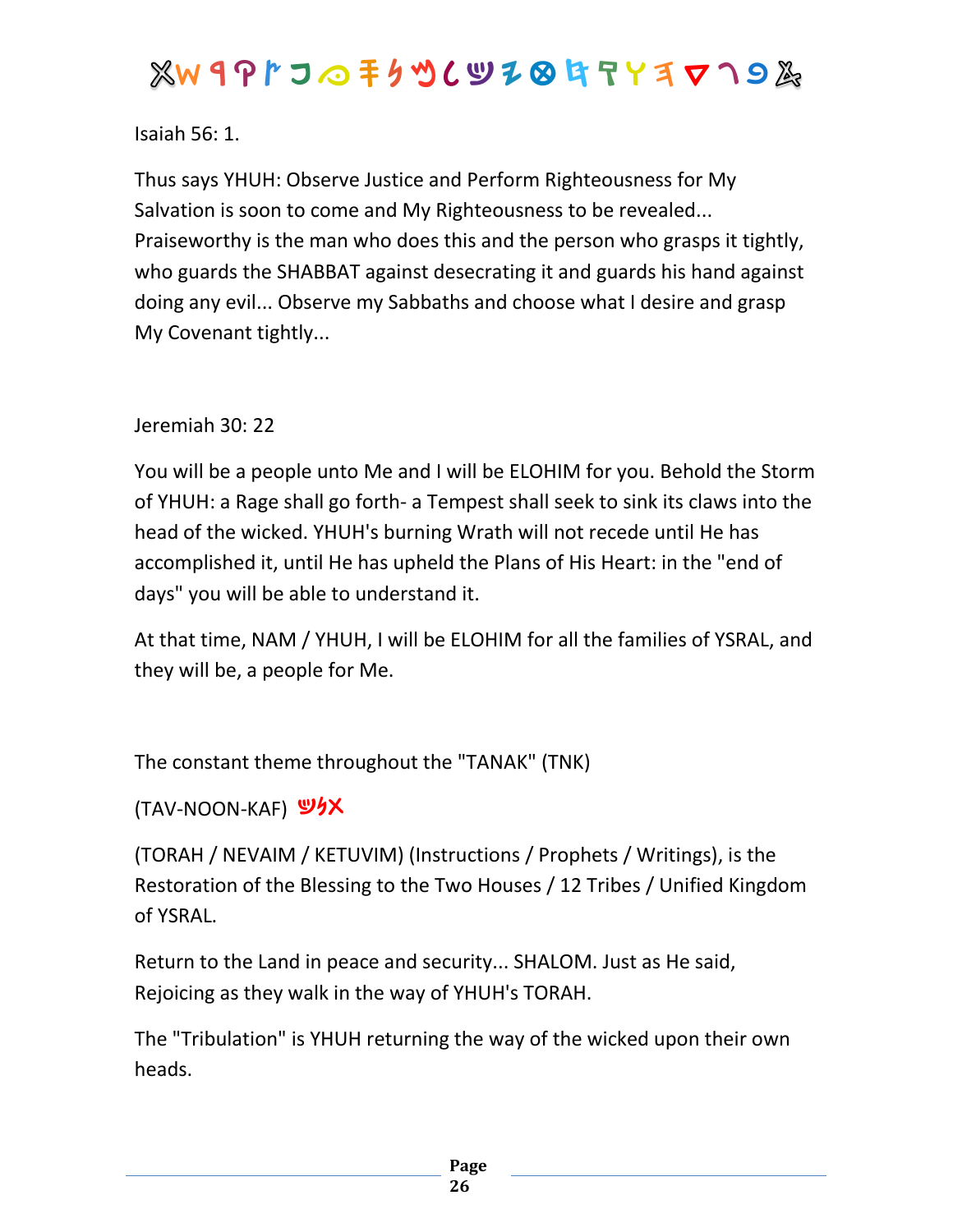As a contrast, typical "eschatology" speaks of the "believers" being overwhelmed and prevailed upon by the evil beast and anti-christ figure. The tribulation is upon those "left behind" having missed out on the "rapture" which is the great escape event up into heaven before all hell breaks loose on earth. There are many versions, timelines, and disagreements regarding these events, as outlaid in the book of "Revelation".

\*\*\*\*\* On the Internet these days, there are many voices which deny everything written here, just so's you know. It is hereby acknowledged and received for value, disagreed with, and returned as "hog wash".

I do not believe that had YSRAL known how to properly cook pork, or had they had proper sanitary facilities for food preparation, that the Instructions of TORAH would have been different... Praying over a Pig doesn't make it QADOSH nor does it make it suddenly clean food. YHUH said it isn't food.

How many have heard the saying "God said it, I believe it, that settles it.

WHAT DID ABBA YAHUAH SAY? WHAT DID HE MEAN?

"eriktology" is a method of translating the Hebrew text into pictorial concepts word by word, letter by letter.

After reading this way, over hundreds of verses, thousands of words, I personally can only find the version of tribulation being YHUH's wrath on the wicked... and His redemption, salvation, deliverance, (SHIN-AYIN ness) **OW** being on His people: whom He classifies as those keeping the Commandments of the Covenant and the Testimony (AYIN-DALET)  $\nabla\Phi$  of His Salvation (YOD-HEI-UAW-SHIN-AYIN). *OWYAZ* And that Testimony is: that He promised to protect them - regard with favor, prosper His Own without fail... Their unbelief which was criticized in the books of Joshua and Judges was the people's doubt of YHUH's ability or willingness to be with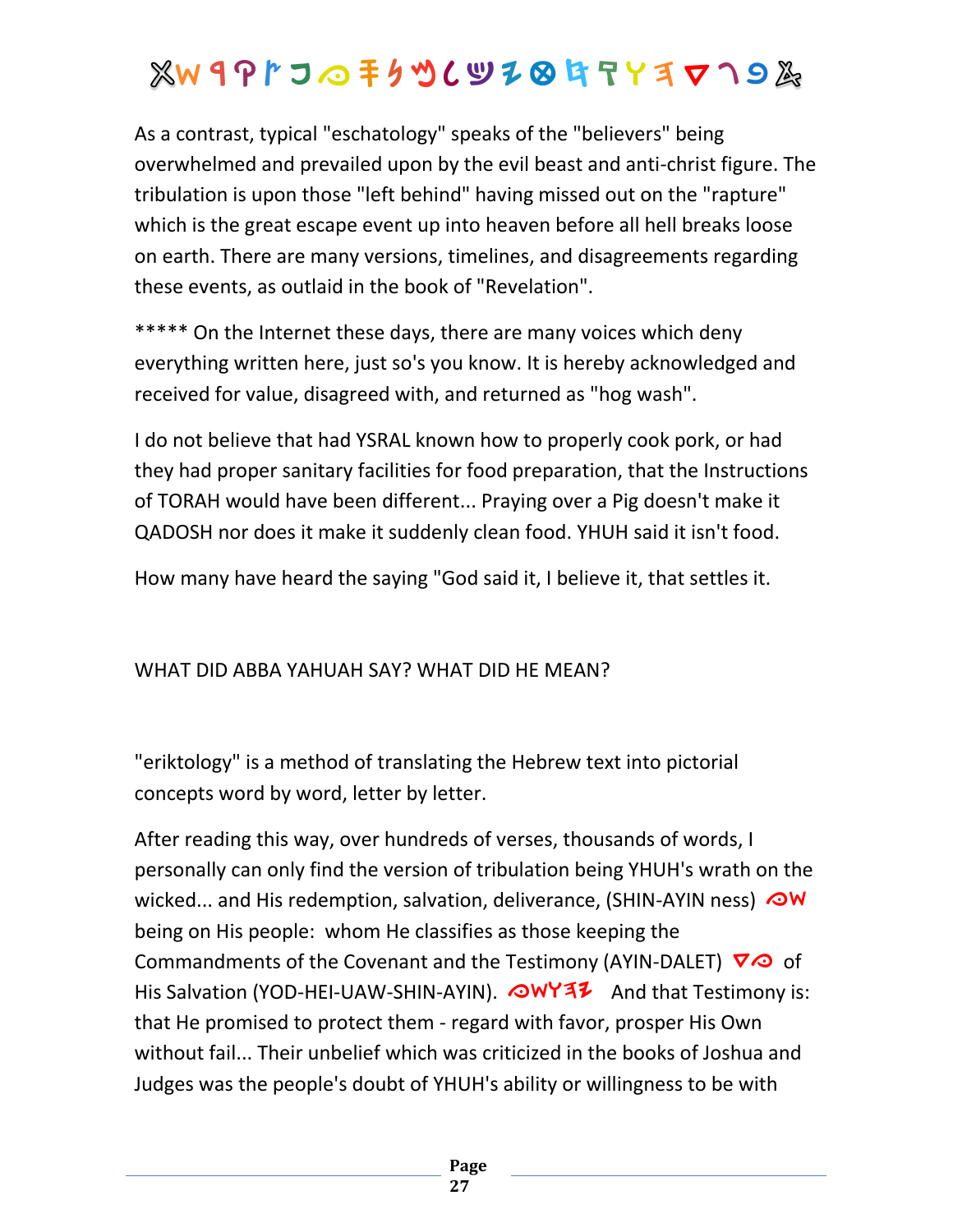# $x^2 + y^2 + 2$  *a h n a f y i y h a h y i y h a h y i y n a h y i y n y i y i y i y i y i y i y i y i y i y i y i y i y*

them and help them as He had promised. They did not believe His Words. It was never about whether they believed He existed or loved them.

Could it now be that He will restore the MALKUT, the Royalty, to YSRAL?

Why should He?

Acts 1: 6

MEM-LAMED-KAF-UAW-TAV: XYYU<sup>3</sup> could be translated as meaning:

The place regarding like the covenant delineated to us...

That which was given to you...

The place of "going" for you... I Promise.

That which was taken away from you... As you were warned about.

The place you were given counsel about...

You... the whole group of your herd- your "ilk"...

"The Kingdom"

Ha MALKUT... The place of the King... Where the King is "At"

The place where...

"Thy Kingdom come, Thy "Will" be done, on earth as it is in Heaven..."

Revelation 2: 14.

"...but I hold a few matters against you:

Because you have there, those who adhere to the teaching of "Balaam": who taught "Balak" to put a stumbling block before the children of YSRAL to eat what is offered to idols and to commit whoring.

So you also have those who adhere to the teaching of the "Nikolaitans" which teaching I hate.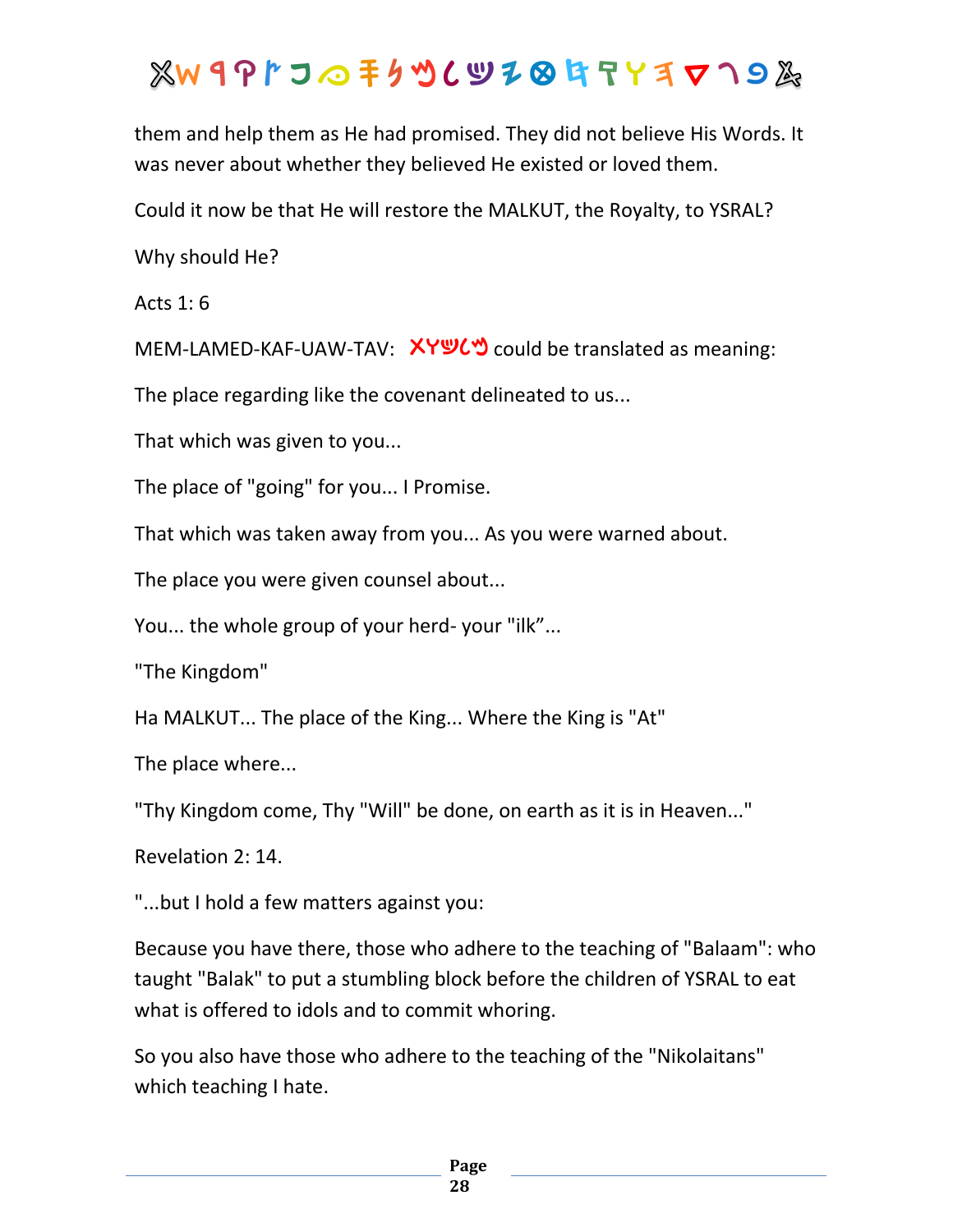# $x^2 + y^2 + 2$  *a h n a f y i y h a h y i y h a h y i y n a h y i y n y i y i y i y i y i y i y i y i y i y i y i y i y*

Repent or else I shall come to you speedily and fight against them with the Sword of My Mouth..."

-- the teaching of Balaam was to get the people to ruin themselves... because he understood that no one else can call down a curse upon those who are "Blessed by YHUH". Get them to sabotage their own standing...

Trick them into forsaking their protection, their strength... Like Samson giving up the secret and getting his hair cut, becoming as weak as any man. Coerce them to throw away their secret weapon... Just convince them that:

It's useless

It no longer works

It was all a big misunderstanding

Not important

It was only given to you to prove it was impossible to do as instructed

You were never meant to have to do it

It was just a symbolic picture which you've been blinded to understand

Torah?! LAW?! We don't need no stinking Law!

"There is No Law."

We are Free from the Law! We party on the grave of the Law, thank you,

Jesus

Could it be so easy?

Convince the undefeatable people to forsake their means of invulnerability... ...then walk in and rob them, kill them, terrorize them, burn their churches down and chop their arms off like in Nigeria... threaten their children.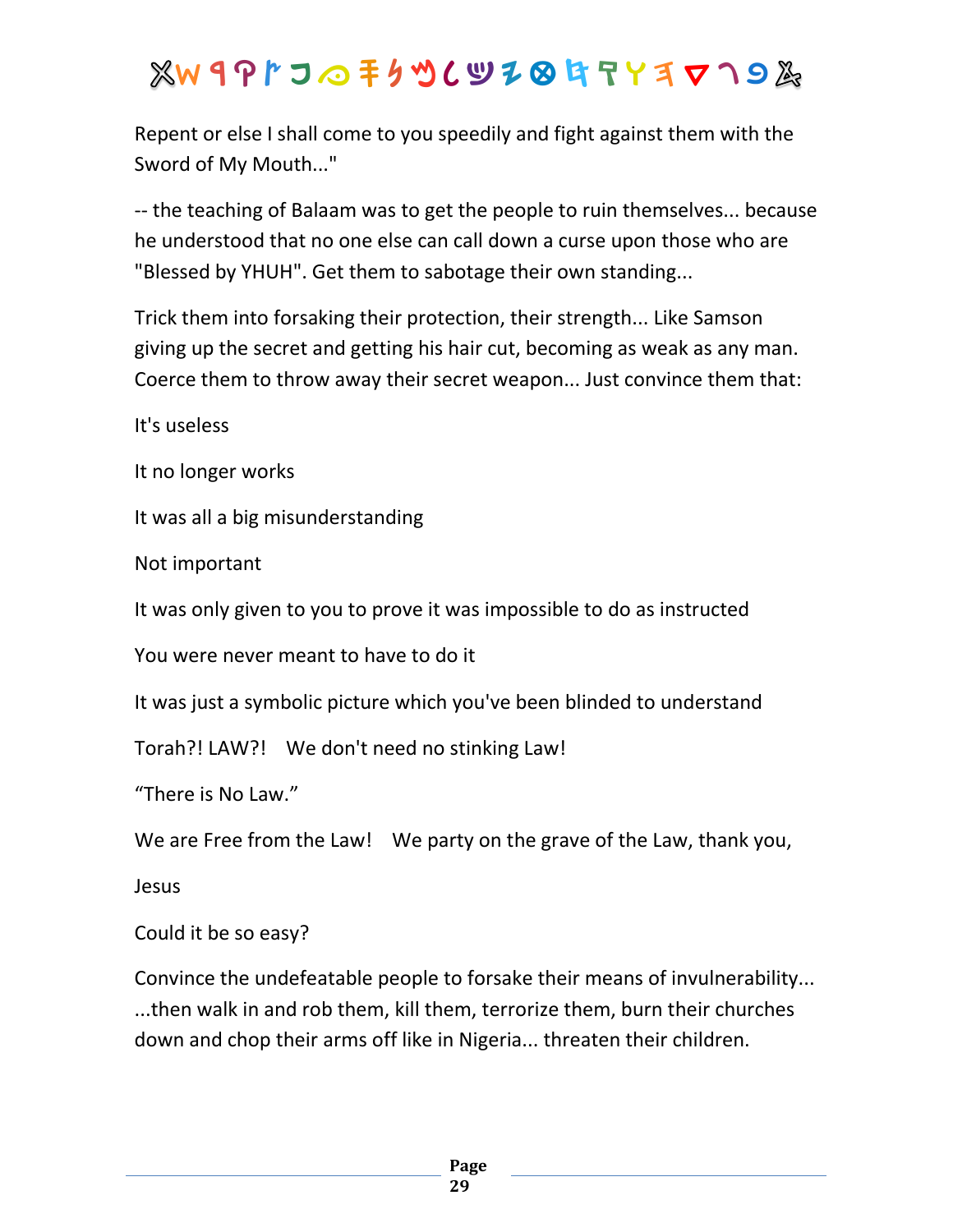Tell them...

That they shall never pick up that TORAH again or they'll be really sorry. Tell them that their god never intended them to keep that law...

Tell them the reason their ancestors were vanquished is because they tried to keep Torah Laws which was an offense to the Law of Grace...

Tell them it was nailed to the cross- done away with...

Tell them they would betray their Dear Savior's trust if they looked back at that law, kind of like "Lot's wife", He would really hate them doing that...

Tell them they would "blaspheme His Blood" if they returned to His Word...

Tell them the "Holy Spirit" told you it was unnecessary...

Tell them that God is not so petty so as to require conforming to ceremony...

Tell them it just doesn't matter, it doesn't do anything, it just doesn't make sense today...

And the voice of Balak? King of Moab allied with Median.

"We will kill you

We will plunder you

We will cause your family pain"

"Be very afraid of us."

CxET-MEM-SAMEx: **手ツ片** CxAMAS: Violence

The voice of Nike- Laity?

"Victory over the illiterate, non-clerical and non-clergy"?

Lie to the uninformed? Distort the words of Truth with deceptive traditions? Invent an Ecclesiastical Hierarchy to ensure the awe and platitude of the masses beneath them?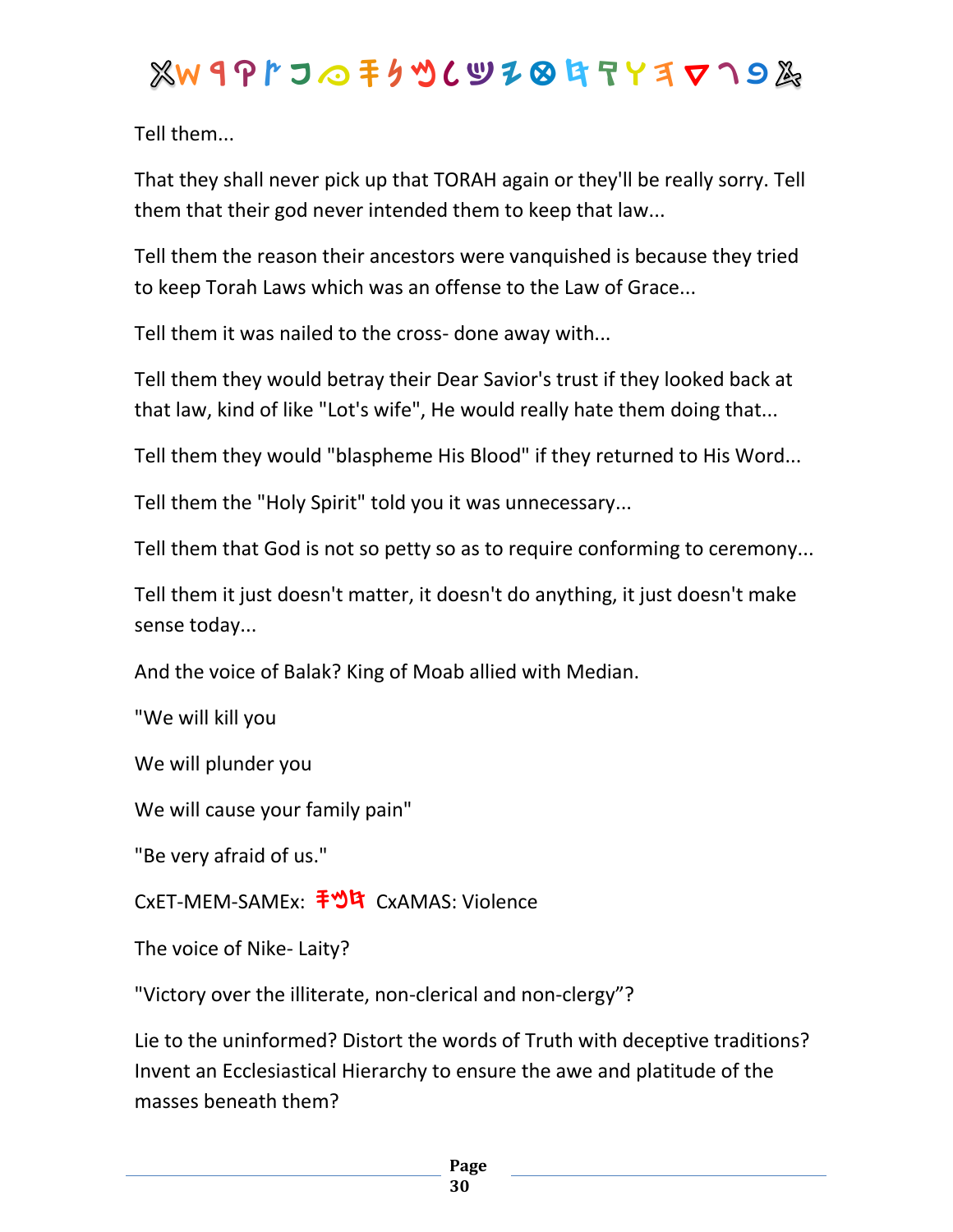YET...

It was for the sake of Forsaking TORAH...

That all these voices got Volume.

If only,

If YSRAL had not betrayed with treachery her vows to YHUH...

If YSRAL had not done injustice to each other...

If YSRAL had not casually disregarded the SHABBAT and defiled the MOEDIM with corruption...

If YSRAL had not polluted the "Salvation of YHUH" with the blending of "other's elohim"... the infamous "ELOHIM ACxRIM", which He detests...

If YSRAL had not betrayed each other's trust and subverted each other's strength...

If YSRAL had just believed the word of her ELOHIM to be her ELOHIM.

If YSRAL would only have heard, and done as instructed... "SHEMA"...

If YSRAL would have just believed the Beautiful Words were True...

If YSRAL would just be given another chance...

If YSRAL ...

It just seems so easy...

Just keep, guard, watch over, and observe to do, speak of these matters...

Hold tightly onto the Instructions and get "Really Blessed".

Leviticus 26, Deuteronomy 7 and 30.

Be Strong and Courageous, No Fear, show No Taretz before them, and do not be dismayed.

Deuteronomy. DEBARIM. Chapter 31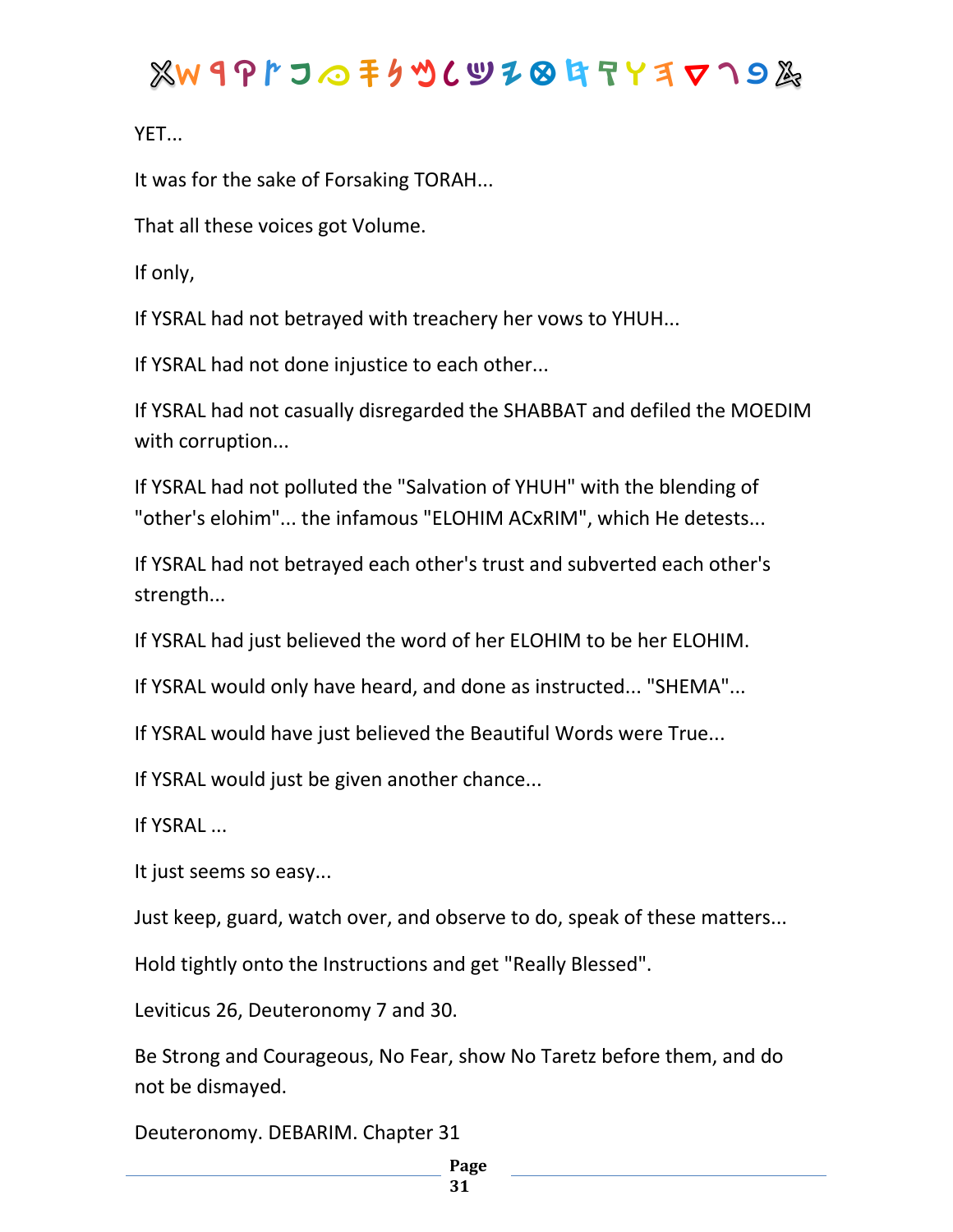### $x^2 + y^2 + 2$  *a h n a f y i y h a h y i y h a h y i y n a h y i y n y i y i y i y i y i y i y i y i y i y i y i y i y*

Hear and Learn and Be Careful to Perform all the words of this TORAH.

"Place the Words in their Mouth"

Deut. 31: 19 ... Exodus 13: 9 ... Isaiah 59: 21 ... Deut. 6:7 ... Psalm 91: 4

The command to speak of these things... How hard is that?

It's really hard if you don't read Hebrew...

It's easy if you talk about the message encrypted in Hebrew...

Which is?

The very matters we were instructed to talk about.

How about that!

....this is the "eriktology" study:

The "meaning of the letters" just happens to be all the stuff we were told to talk about...

Which if we did...

We would so then be keeping the TORAH Commandment...

Which if we did...

We would get the Blessing back and our enemies would disintegrate.

Daniel Chapter 2, the Statue. Verse 45:

"Just as you saw a stone was hewn from the mountain not by human hands, and it crumbled the iron, the copper, the earthenware, the silver and the gold; so the Great God made known to the King what will happen in the future. The Dream is true and the interpretation is reliable."

Not denying the validity of those words, in that translation from

Stone's TANAK, Artscroll publication...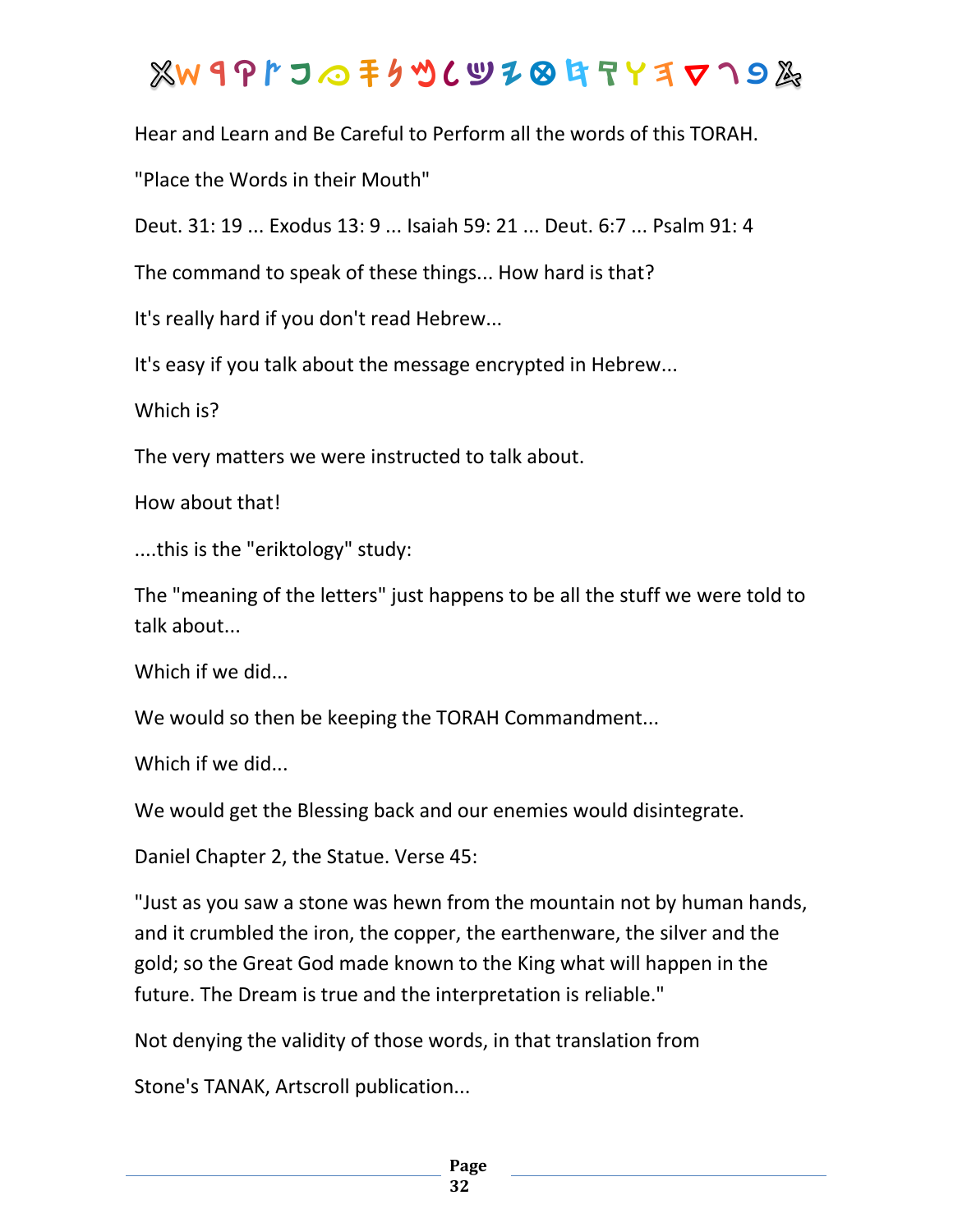# $x^2 + y^2 + 2$  *a h n a f y i y h a h y i y h a h y i y n a h y i y n y i y i y i y i y i y i y i y i y i y i y i y i y*

But those very same words can be read more elaborately, with other connotations bunched together, and opened up like a rose blossom...

Ezekiel 43: 12. "SAVIV SAVIV QADOSH QADOSHIM. This is the TORAH of the House...Concerning the Apprehension of Foundational Instruction, by Definition, as it was intended... "

...around and around... Ripples... Doing the QADOSH and keep doing the QADOSH as it becomes amplified... Clearer... Around and around...

Read the words around and around... Letters around and around...

Week after week, SHABBAT by SHABBAT, around the cycle of MOEDIM, year after year... as a rose blossom unfurling... reading around and around...

eriktology translation of Daniel 2: 45 ...

"Everything presented before you seems confusing and confrontational, but actually is being clear and "up front" about the matter.

Chronological History is a Column segmented into block sections as one would construct by placing stones. Its dissection is "carved in stone". It is not sectioned by hand aggression or armed conflict, nor is it held together or restrained from being sectioned, needing hands to hold it together.

This goes way beyond simply the grasp of the "military- industrial complex". Occultists do what they do yearning to uncover the secret: open the hidden mouth, divine the goblet telling the future... Seeking the means of refuge from economic annihilation: taking hold of the "golden goddess".

The most incredible ultimate of declarations, the announcement of greatest splendor has been granted to you, O King...

What will be after this...? What happens next...?

This here is absolutely decreed to happen...

Unto them who dream of the Kingdom of YHUH restored to Health in Strength: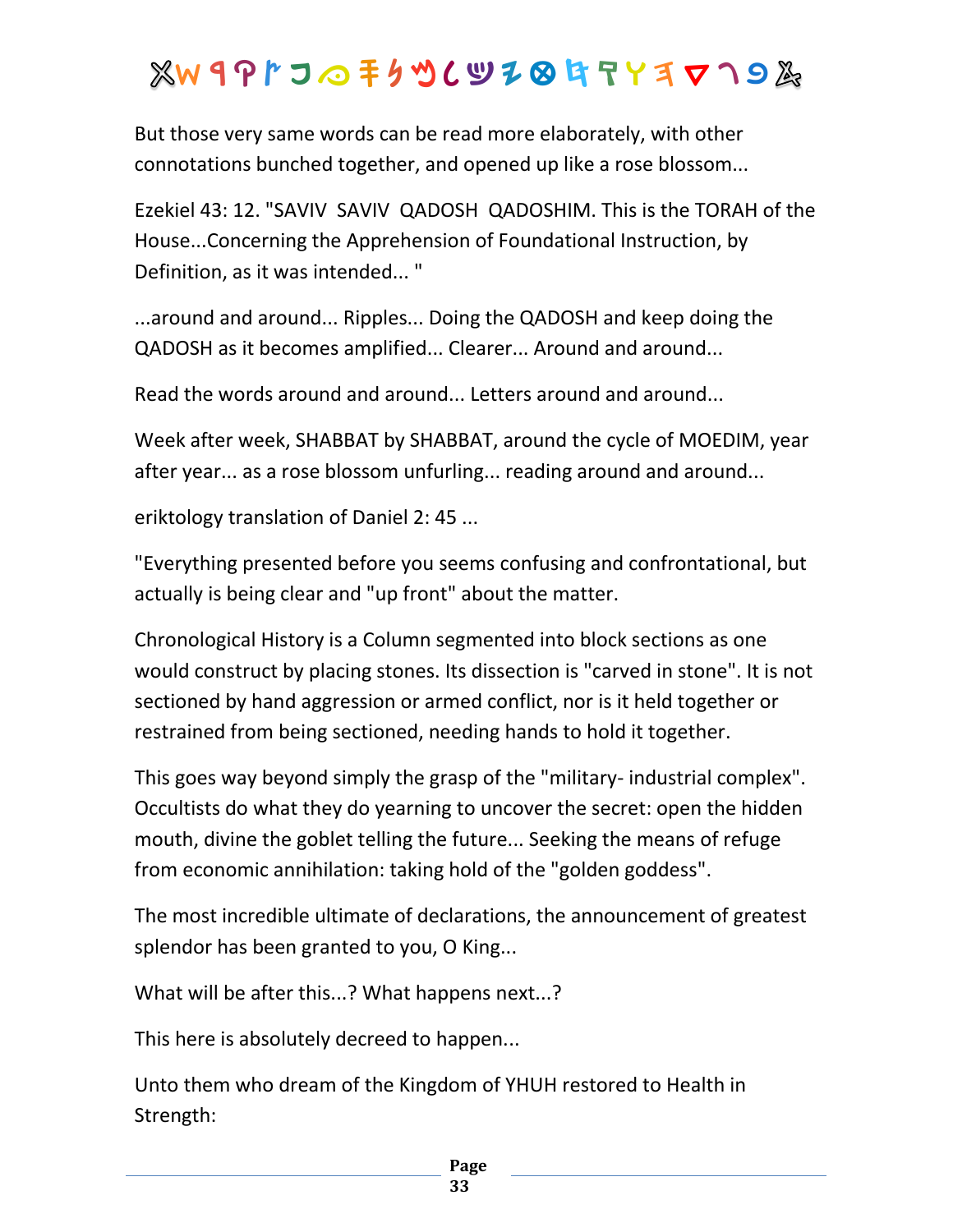When the trustworthy turn right... The place of strength... To the place of faithfulness... Doing reliably the agreement...

Conundrum Solved. "That's right, all that is verse 45.

PALEO

```
PEI-LAMED-ALEF-UAW YACJ
```
To be extraordinary, difficult, to be wonderful, marvelous, cause to be amazed, distinguished as "special", set apart, miraculous, distinctive... "deloused", to search for vermin = PEI-LAMED-HEI. **ACJ** 

In Greek, Latin, and English it means "Ancient" "of the earliest known Human Culture"

NOON-PEI-LAMED-ALEF-UAW-TAV : **XYXCJS** wonders, mysteriously unknown NOON-PEI-LAMED : CJ<sub>7</sub> "Nefal" : to fall, miscarriage, aborted, overthrown, defeated, resulted, omitted, "it happened", to cause to fall prostrate

ALEF-UAW-TAV :  $XY^*$  sign, signal, symbol, token, miracle, to consent, agree, as an "oath" , a letter of the ALEF-BEIT....

ALEF-YOD-TAV : XYA to spell a word

ALEF-YOD-TAV-UAW-NOON :  $\frac{64}{10}$  Entrance, strong, firm, steadfast, stable, ever flowing. LAMED-ALEF-UAW-TAV : **XYXC** to be weary, exhausted, impatient...

Is it now... You will restore the promised inheritance to your people, ABBA?

Everything you have said, we will hear and we will do... "AW-SHAH" **AWO** 

SHEMA YSRAL YHUH ELHEINU YHUH ACxD

In 2011, eriktology was presented as a class in Salem, Oregon, concerning the meaning of the Letters of the Hebrew ALEF-BEIT.

22 letters. 28 classes. Almost 60 hours.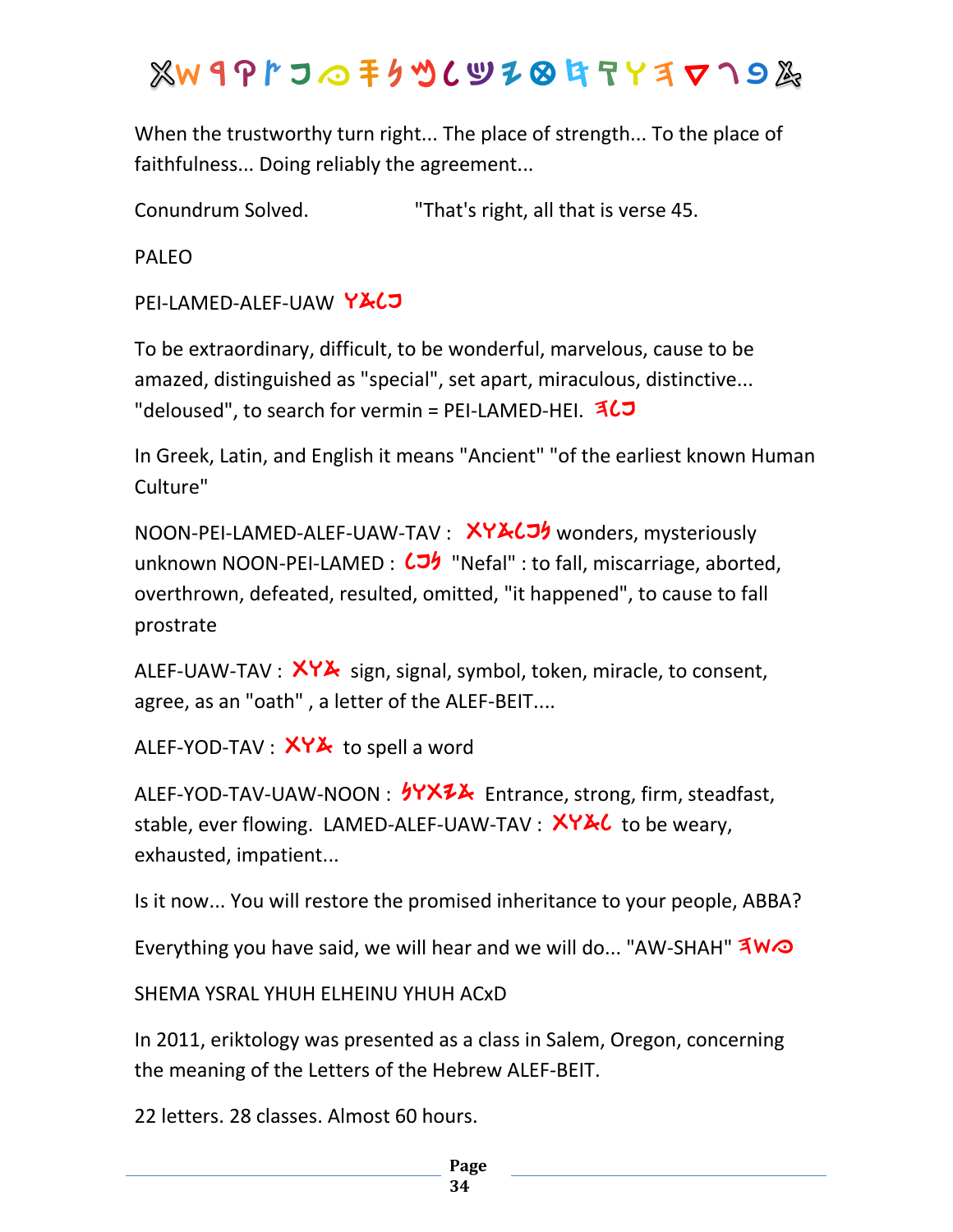### $x^2 + y^2 + 2$  *a h n a f y i y n y i y i y i y i y i y i y i y i y i y i y i y i y i y i y i y i y i y i y i y i y i y*

The video was edited by "Pinnacle Cascade". It may be viewed without cost on You Tube at "eriktology" as of 2013. There are various lectures which people have placed at various sites. Please feel at liberty to pass around well made copies to the KAVOD HaSHEM YAHUAH.

----- INDEX of CLASSES:

\* Introduction: class overview, "A class for those illiterate who can read no Hebrew at all, but who like looking at the pictures."

**ALEF:** Creator's Plan, determined specifically and set into production, ox

**9** BEIT: Materialized, cosmos, made into form, like a Banyan Tree, house

*g* GIMMEL: Motion, reciprocation, voyager, trucking, boomerang, camel

 $∇$  DALET: Earth, transition, phase, portal, decision, door

*h* HEI: Enlighten, designate, reveal, ventilate, window

**Y** UAW: Attach, connect, bridge, man, nail, hook

*z* ZAYIN: Cut off, cut open, limit, plowshare, vow, weapon

\*\* First SELAH: Stop and consider, explanation of the Red Dictionary

*j* CxET: Separated, enclosed, protected, personal, fence

**<sup>8</sup>** TET: Branded, owned, identified as a possession, 100%, full circle

*V* YOD: Maker, worker, possessor, functioning, my grasping hand

**W** KAF: Lines of instruction, give, receive, you, open palm hand

*l* LAMED: Governmental jurisdiction, steering control, rudder

**M** MEM: Womb, nurturing, attitude, incubation, wave form, water

*b* NOON: Lively, engaged, impartation, birthed, jump out of, sprout, fish

- \*\*\* Second SELAH: Explanation of the "NOON-SAMECx" **\\filtera** logo design
- $\frac{1}{2}$  SAMECx: Menorah, trellis, principalities, vine and branches, support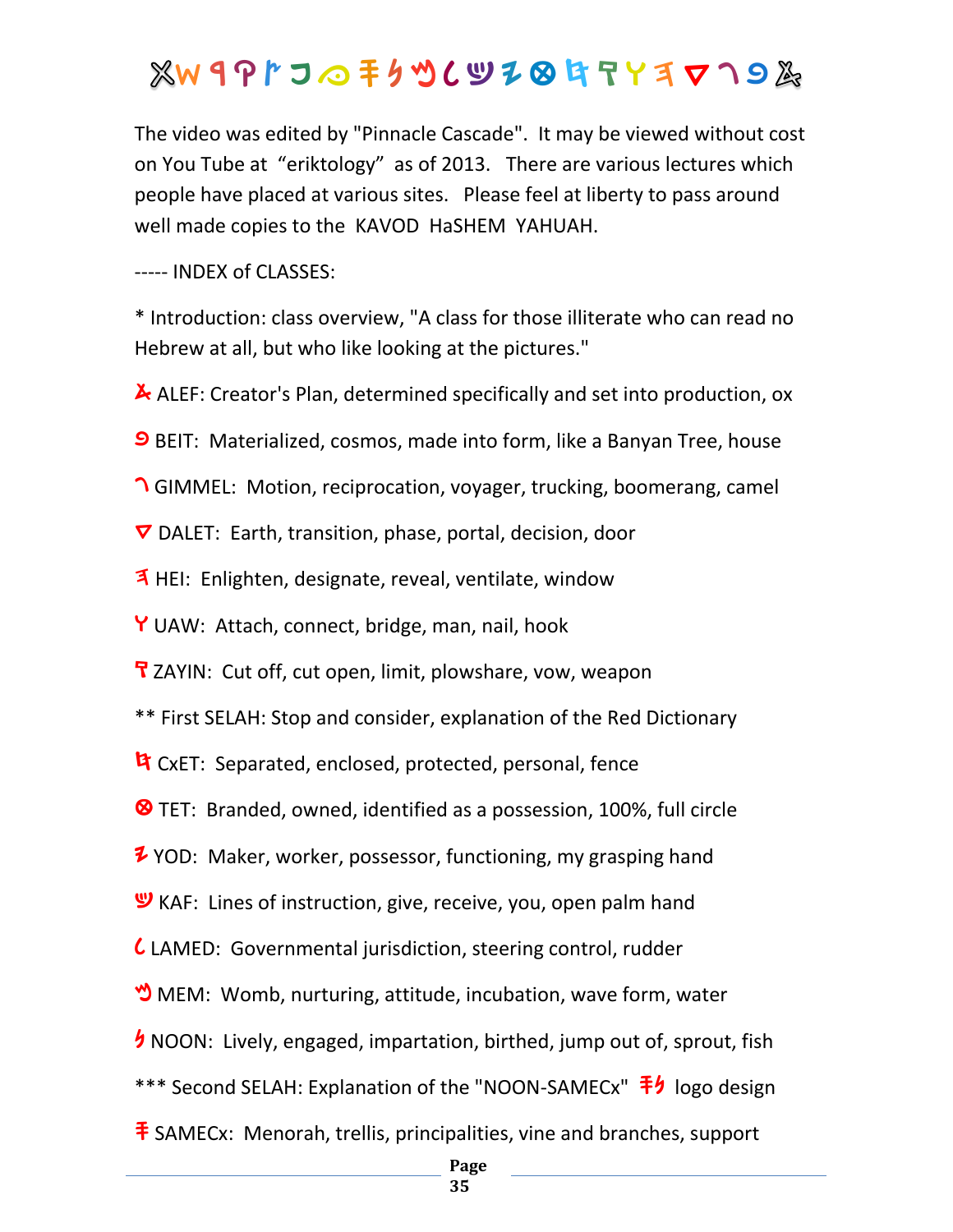*u* AYIN: Evaluate, weigh, consider, "see-saw" response, eye

*p* PEI: Communication, society, explanation, opens, prayer, mouth

\*\*\*\* Third SELAH: PEI-TzADI " **\*** and He opened His mouth and taught..."

*l* TzADI: Winged, resurrection, Archetype, regeneration, scepter, flourish

*q* QOOF: Question / Answer, pillar of Fire / Smoke, ascended / descend

**1** RESH: Man, king, boss, full face view, nobility, harvester, Messiah,

**W** SHIN: Consuming, refining, absorbing, disintegrate, teeth, fire

*t* TAV: End, agreement, finished, encapsulated, done, dead, signed off

\*\*\*\*\* Conclusion: Who in the world wants this? Anyone can return to it.

\*\*\*\*\*\* "Cinderella's Glass Slipper": Which candidate's foot fits the Shoe?

Will the real Avatar please stand up? Of sixteen different would- be "Christ figures", is it possible to determine exactly who

...is plumb, "on the level"...,

...according to the Creator's original, authentic Plumb-Line?

"ANOKI". **ZUYZA** "My plumb line". What is it? What is the "glass slipper"?

I Am YHUH ELHEIKA who brought you out of the land of MITZRAIM.

Letters ALEF  $\lambda$  through TAV X describe the identifying characteristics of the "Bona-Fide" MASHIACx. : "Good-Fidelity": "TOV- HA,AMEIN"

ALEF and TAV

It was written in Greek as "Alpha and Omega"

It was written in English as "First and the Last, the Beginning and the End"

The one and only word never translated from

**Hebrew is spelled ALEF-TAV XX**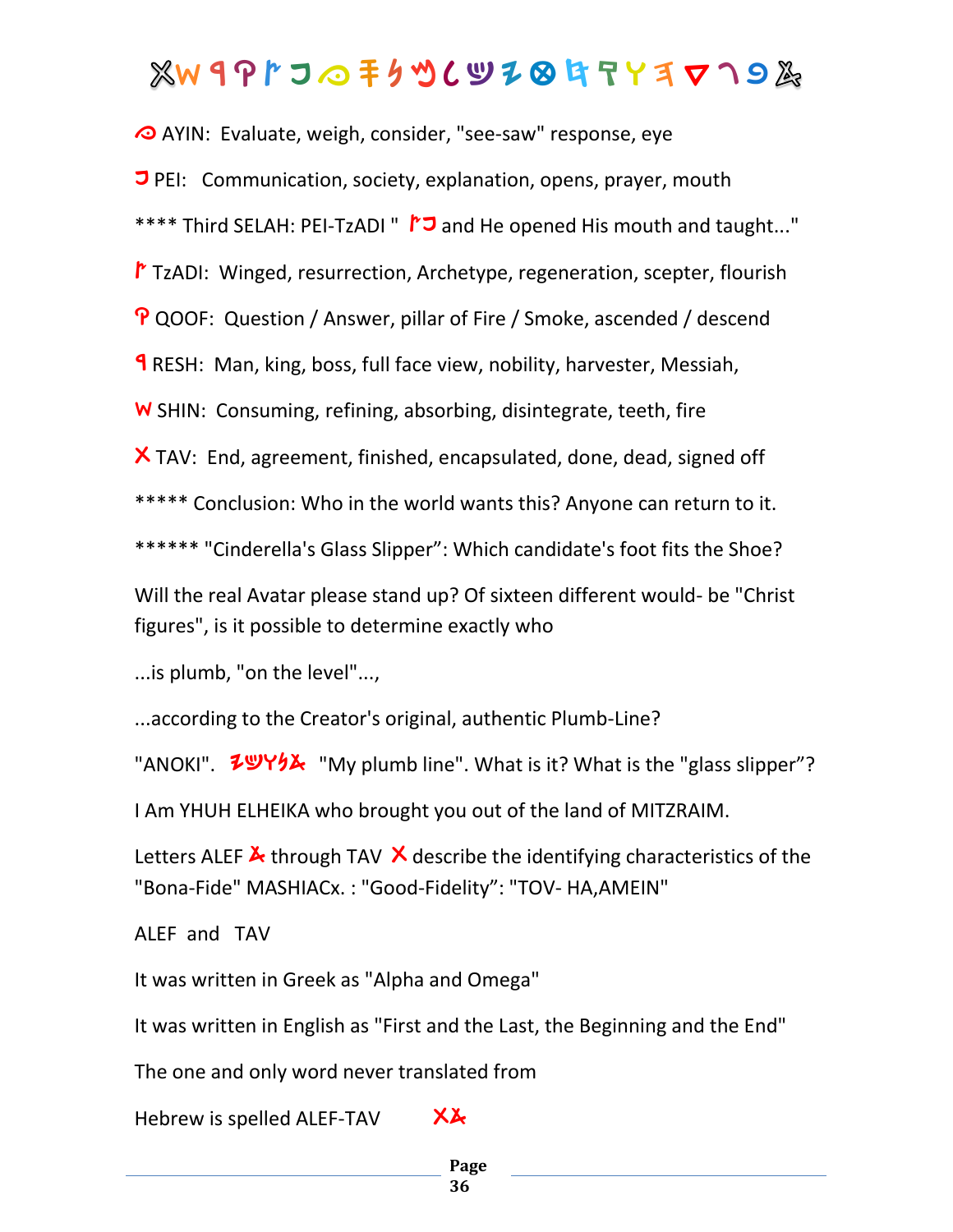# $x^2 + y^2 + 2$  *a h n a f y h a h y i y h a h y n a h y n a h y n y n y h a h y n y n y n y n y n y n y n y n y n y n y*

It is found as the fourth word of seven words in the first sentence of the scripture, Genesis 1: 1. Pronounced as "ET" (yes, as in extraterrestrial).

Sometimes the word is followed by a hyphen in the Hebrew and is considered to be a grammatical device pointing to the "direct object" of the sentence. When it is found as a "stand- alone" ALEF-TAV,  $X^2$  nobody knows why it is there. It is not translated as a word.

Many people conjecture that when the "Revealed One" in the last book of the Bible, the "Book of the Revelation", declared Himself to be the Alpha and Omega... He was actually in reality speaking Hebrew to a Hebrew man listening and said the words "ALEF-TAV" in Hebrew...

Not Alpha and Omega in Greek.

No difference?

If indeed He claimed to be "ALEF-TAV",

He was identifying Himself to be the One referenced cryptically each and every time that "stand-alone ALEF-TAV"  $X^*$  appears in the ancient text ... in Hebrew.

So each time it appears, and is never translated as a word,

It is some sort of message about Him: THE WORD... Word made human...

The Most insolvable mysterious puzzle in the whole writ, which no one even knows is there, if you don't read Hebrew... And He answered it right there... in Hebrew.

Of course this is conjecture, but nothing else comes even close.

One might bear in mind that there might be a distinction between the "stand-alone" version and the hyphenated use.

That one speaking, regardless of His Name or Reputation, is "obviously" the "Messiah" or "MASHIACx". By definition of the grand event.

Now the question is, "is that a True account of a real vision event?"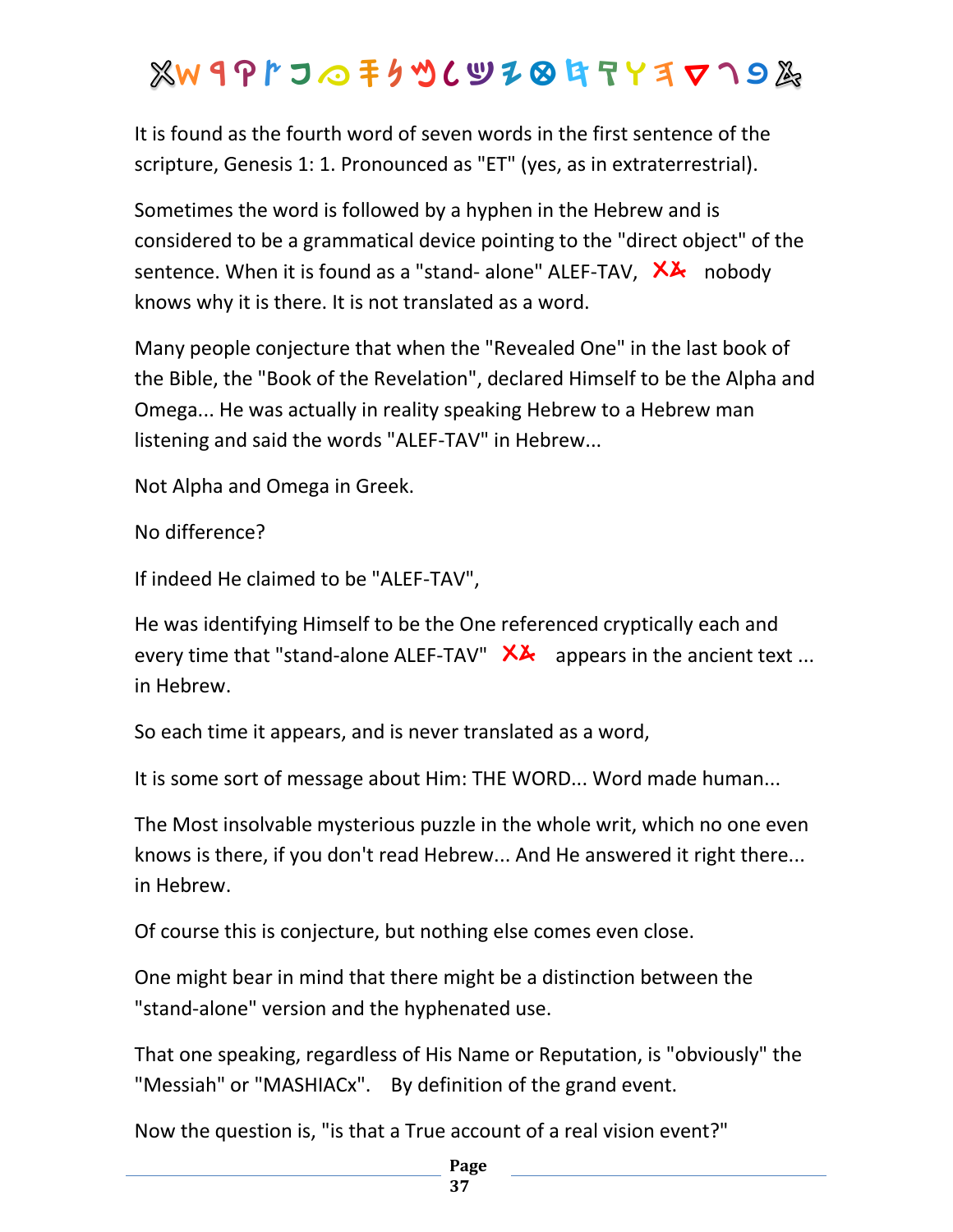If it's not, we're done here. You might as well go watch cartoons on TV.

If it is, Who is that guy? Are we supposed to recognize Him?

He could be any body, maybe not even a figure ever mentioned before in the Bible, maybe some being from some other religion's storytelling, invading this religion to try to clear things up. How are we supposed to know who this Spectacle is or what He's trying to say? It's all so confusing for supposedly being a "revelation".

ALEF-TAV XX

All the letters of the Hebrew ALEF-BEIT : between ALEF  $\lambda$  and TAV X

ALEF and TAV like bookends, like book covers...

Like the Engine and the Caboose on a train of 20 other container cars, linked by coupling devices, "VAVs" or UAWs... **Y** Fasteners, hooked all together...

The meaning of each of those letters is His SHEM: Name, Fame, and Renown

Psalm 138: 2

"... For, the exaltation yoked to all your SHEM is your WORD."

"...the branding, the identifying signature mark of your magnificence is that your entire reputation is yoked to your Word. (neither is above the other). The two are yoked inseparable and dependent on each other's viability."

AYIN-LAMED *l* means yoke, not just "higher than" or "above".

It means "in reference to the other one", as in "ACxD" ("ECxAD")

The Word of YHUH is His Credibility and Identity and Magnitude.

Every Word He gave us is spelled with letters ALEF through TAV.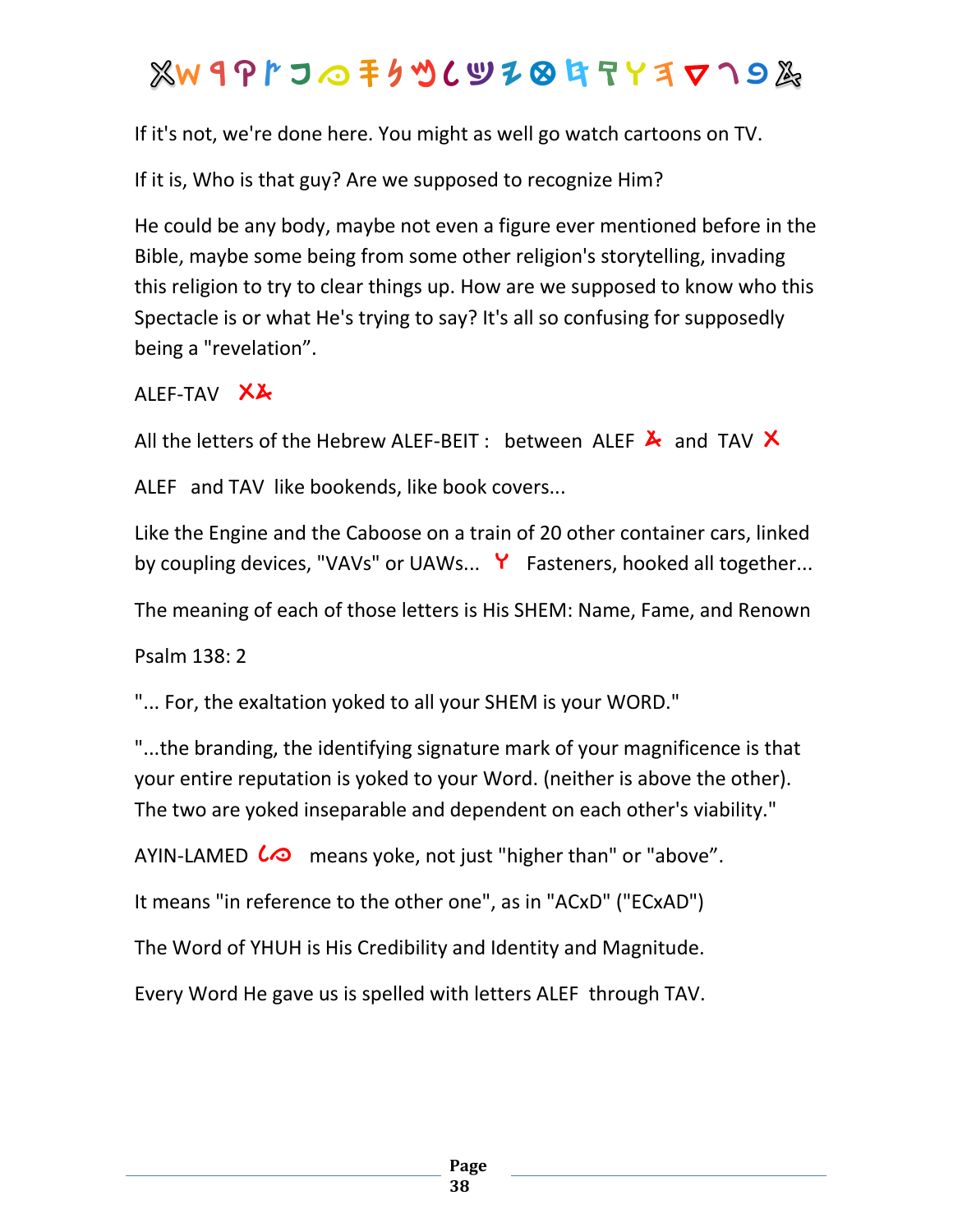The WORD itself Made Flesh is not spelled J-e-s-u-s, it is spelled:

#### *t c r q x p u s n m l k y f j z w h d g b a*

ALEF-BEIT-GIMMEL-DALET-HEI-UAW-ZAYIN-CxET-TET-YOD-KAF-LAMED-MEM-NOON-SAMECx-AYIN-PEI-TzADI-QOOF-RESH-SHIN-TAV.

One might pronounce that Name above all Names as:

"ABBA-GADDA-HAVAZA-CxATY-KALA-MANA-SAGhO-FATz-QARASH-TA".

Or you just might pronounce it as:

"ALEF-TAV"

It infers everything in-between the Book Covers, front and back, beginning and end.

That's Who that distinguished One is in the Vision.

Sounds to me like he was probably Hebrew, Sounds to me like if we want to know Him, or know what He really said, we might just want to learn some Hebrew. At least His Name....

Like how to understand the ALEF-BEIT... which is his SHEM: His name, His fame, His renown, His designation, the "there" of where He's "at", His existence, His value, His branding Logo. His "Oneness" is all that stuff.

It's all right there in the Hebrew ALEF-BEIT. *\$*

How easy. How wonderful. How mind- blowing. How PALEO

eriktology

#### Paleo – **91⁄2** – Hebrew

paleosfr@gmail.com www.paleosepher.com